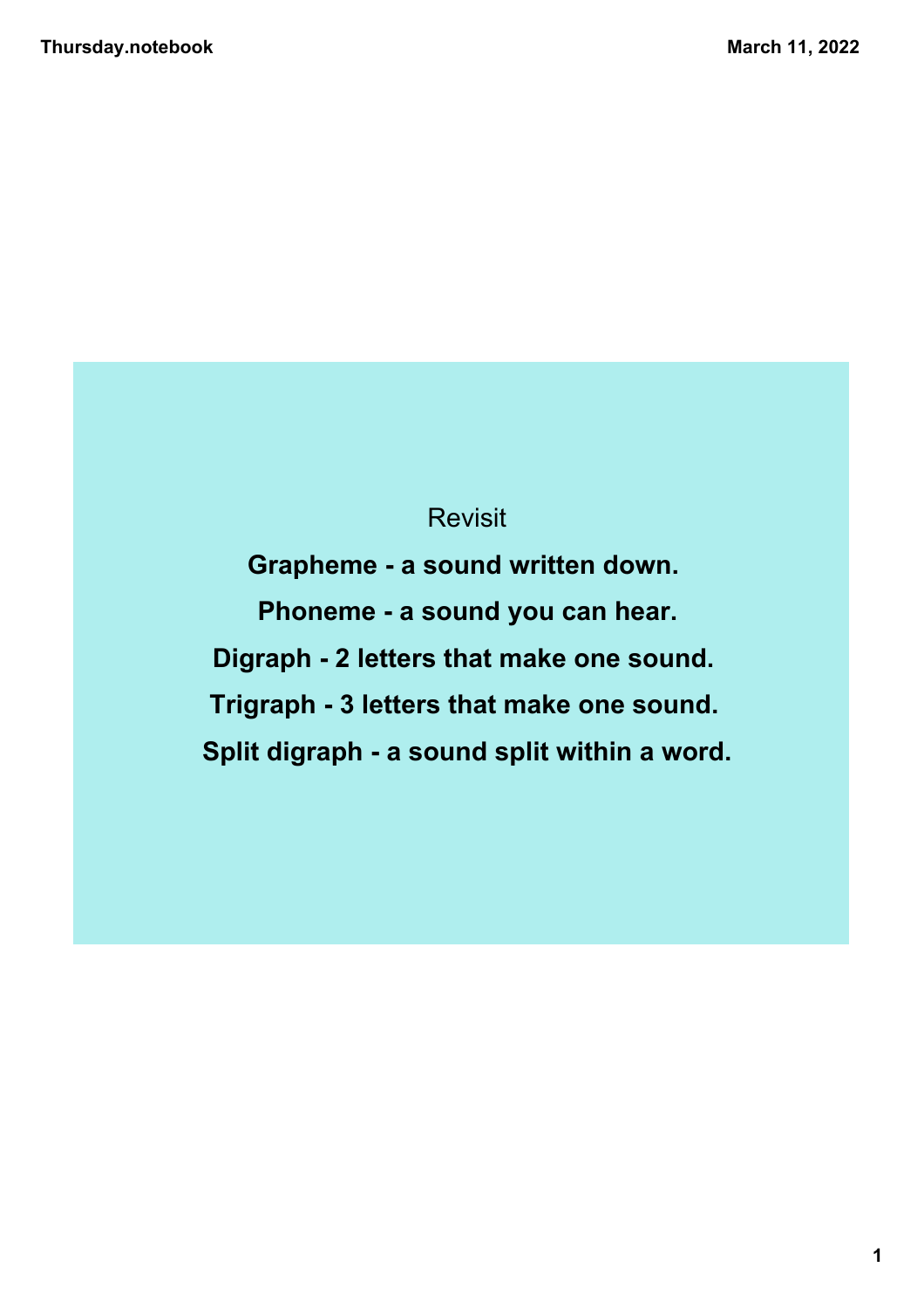#### Read phase 4 tricky words

**2**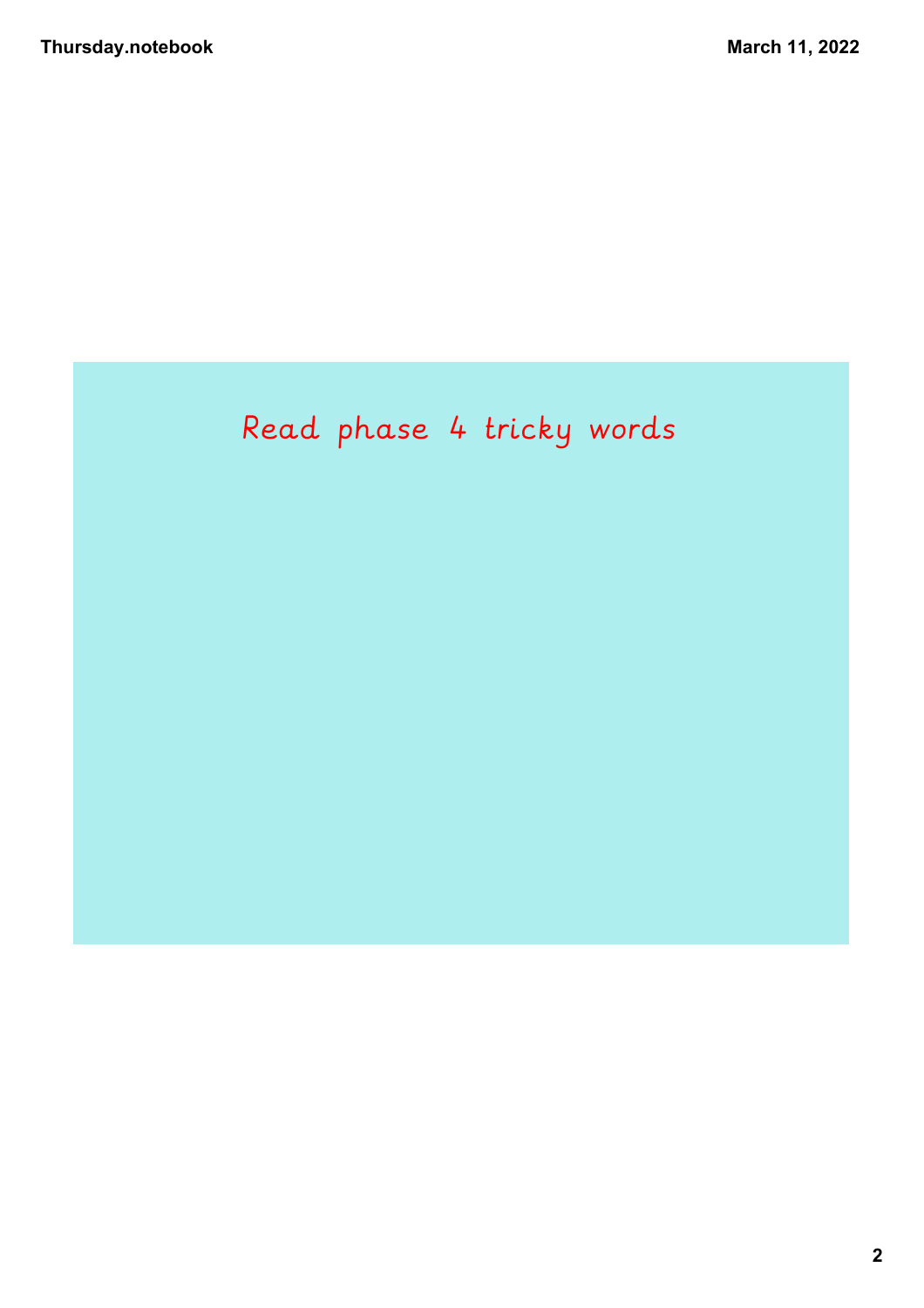### said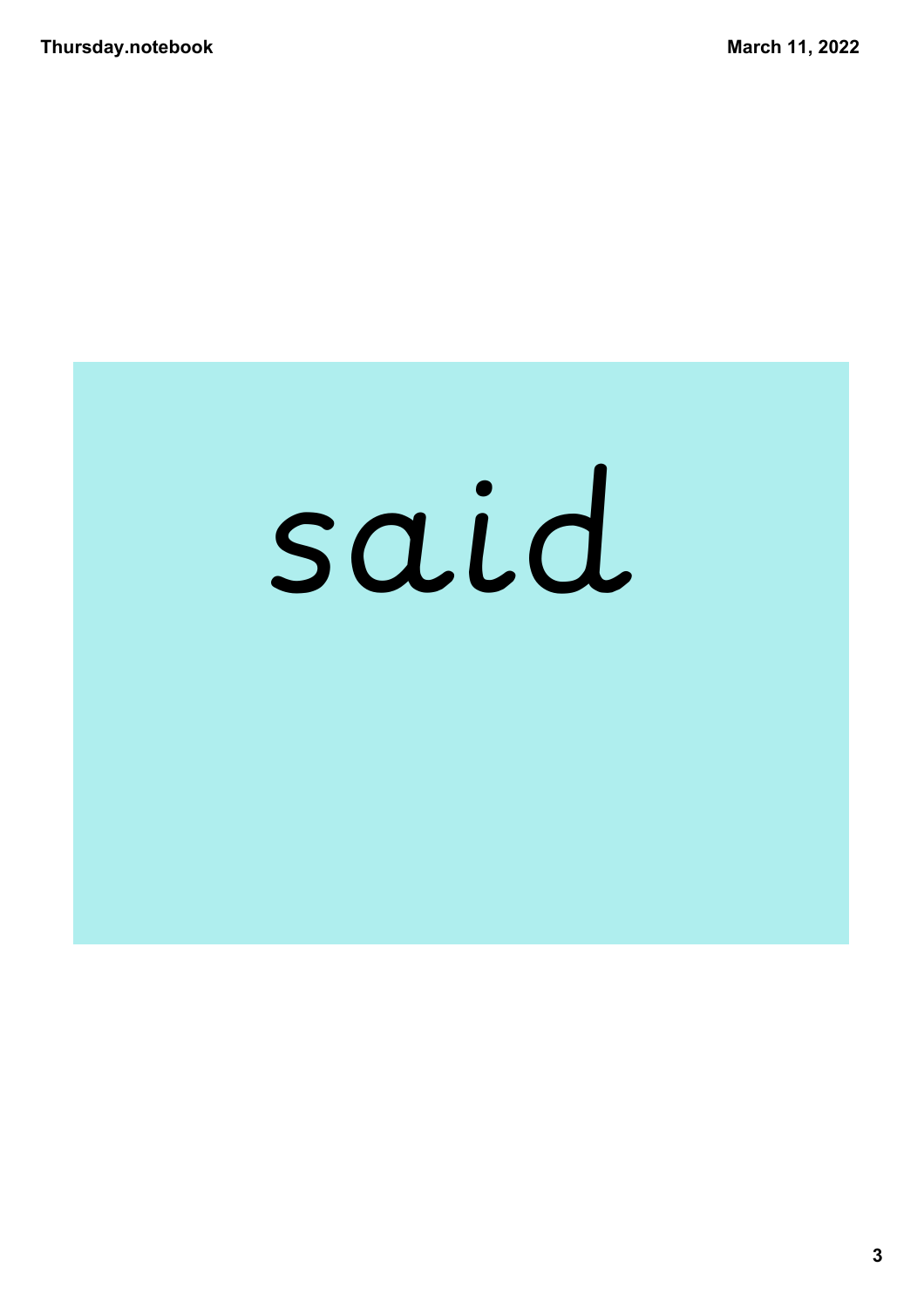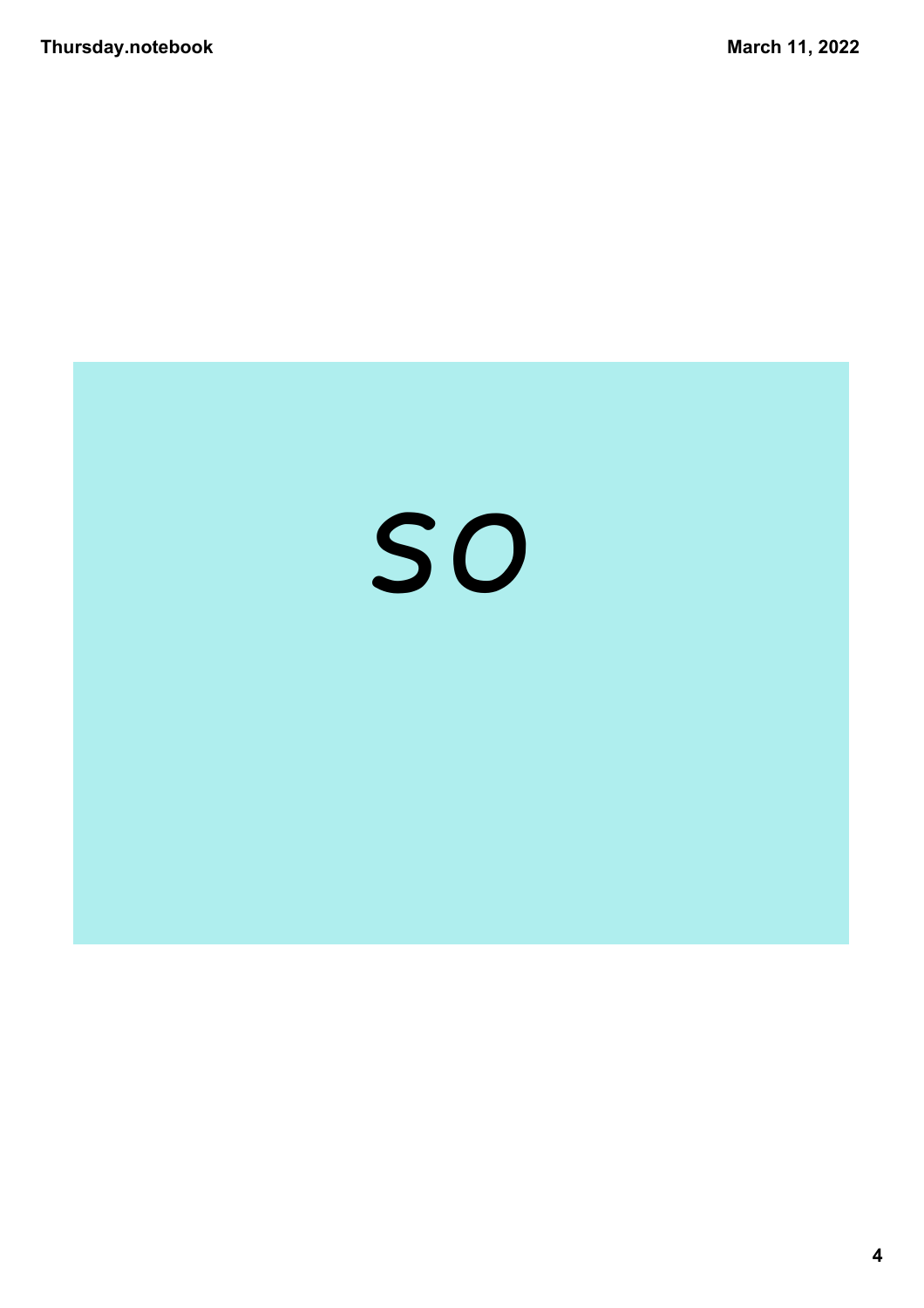### have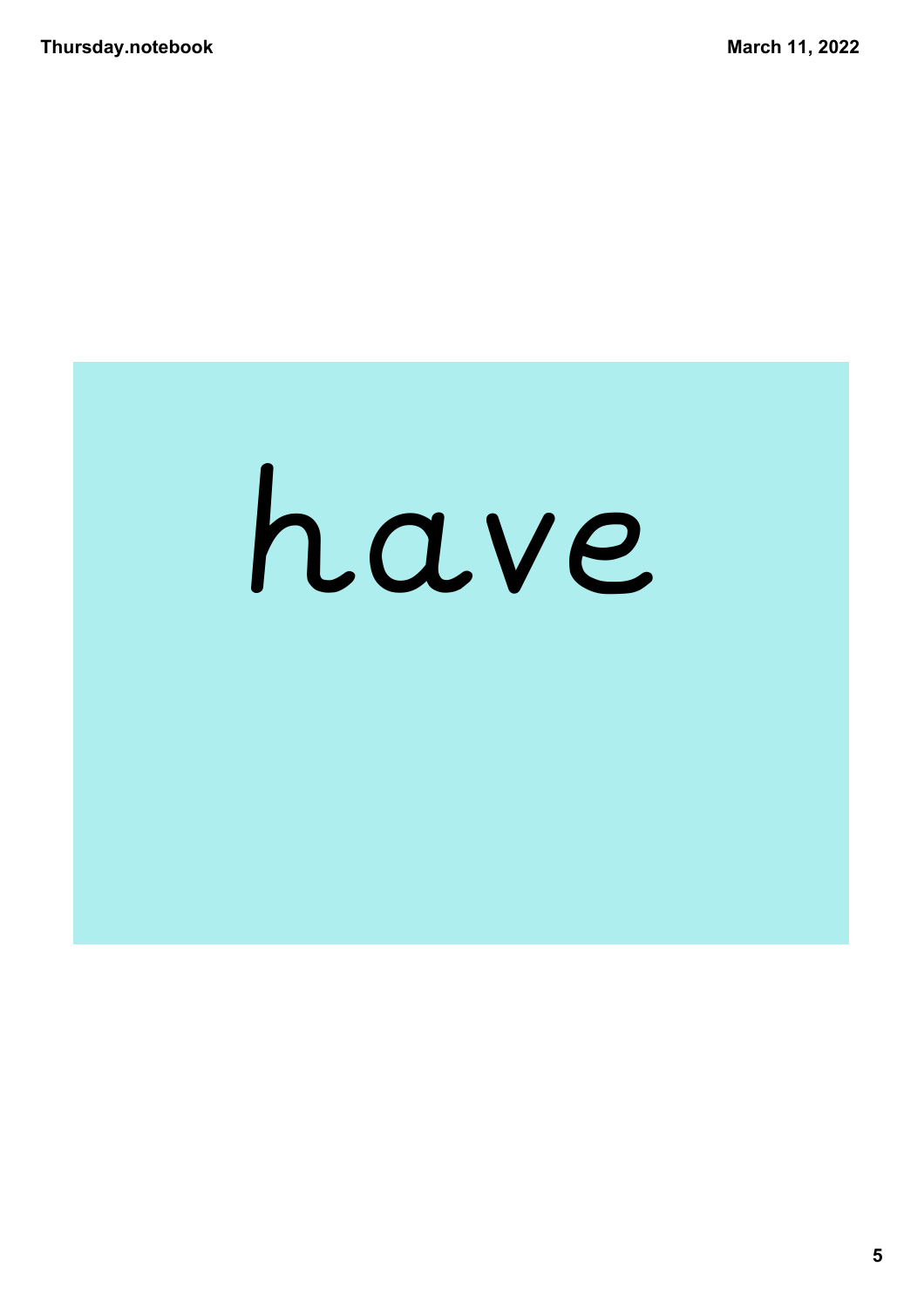### Like.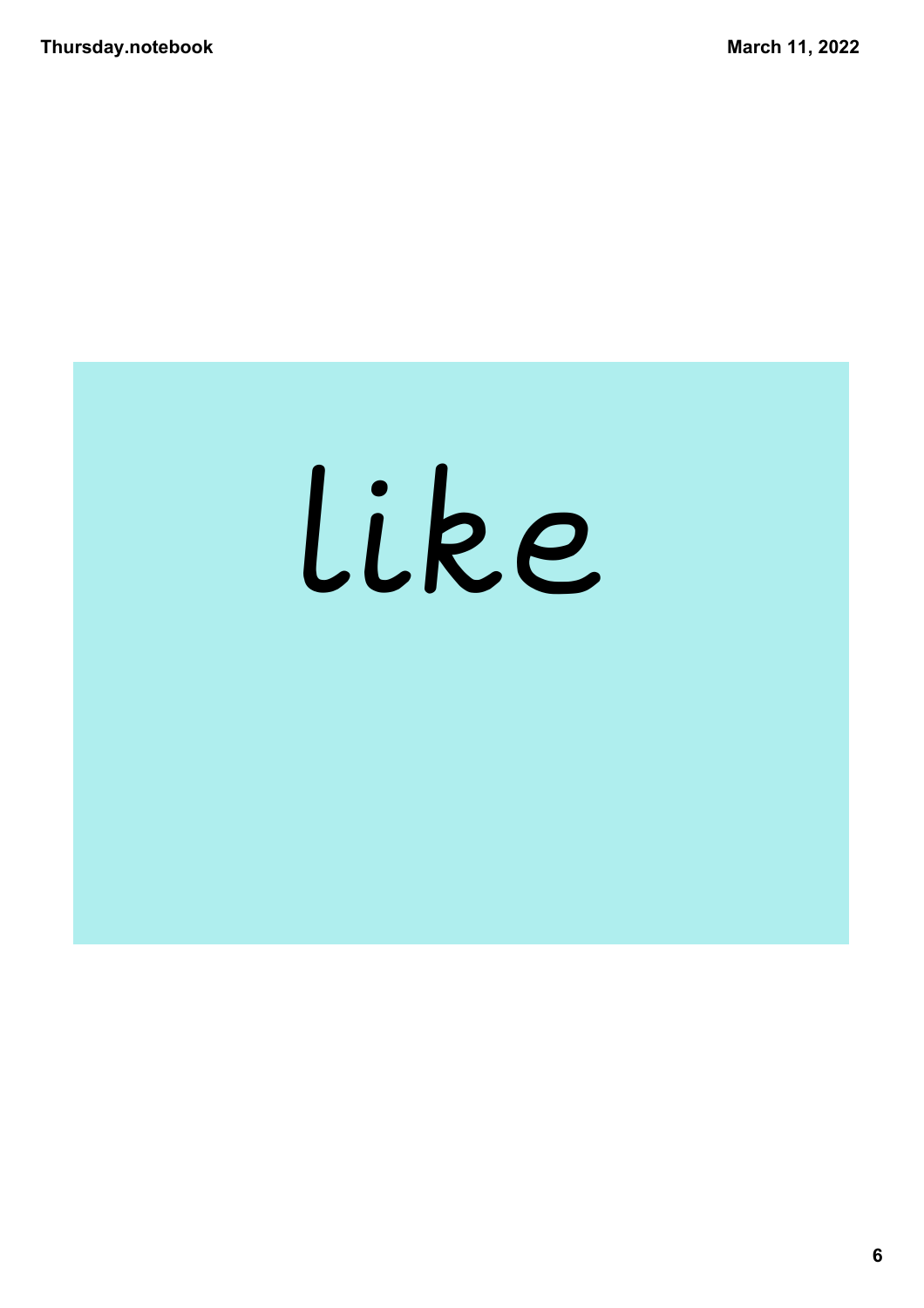#### some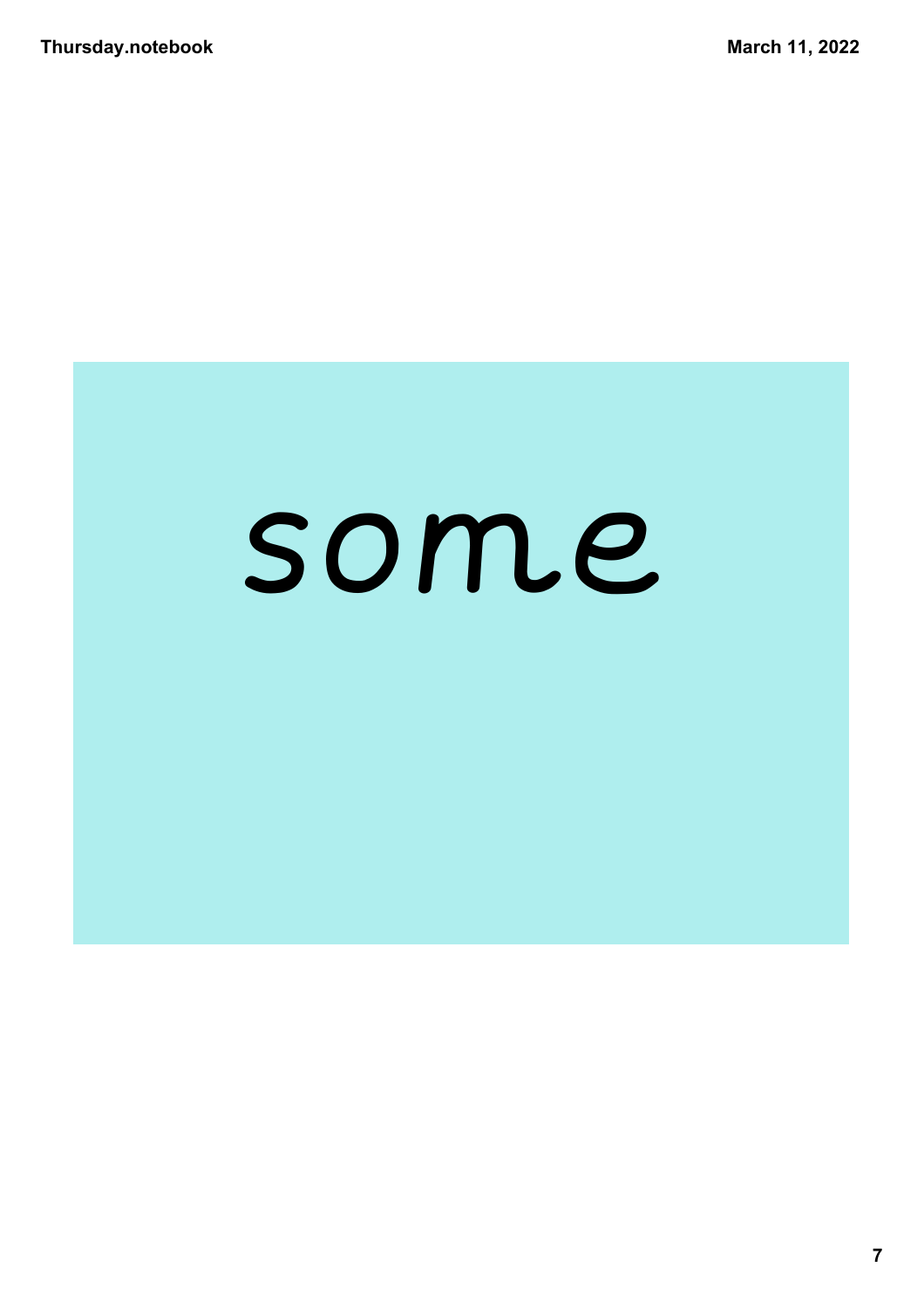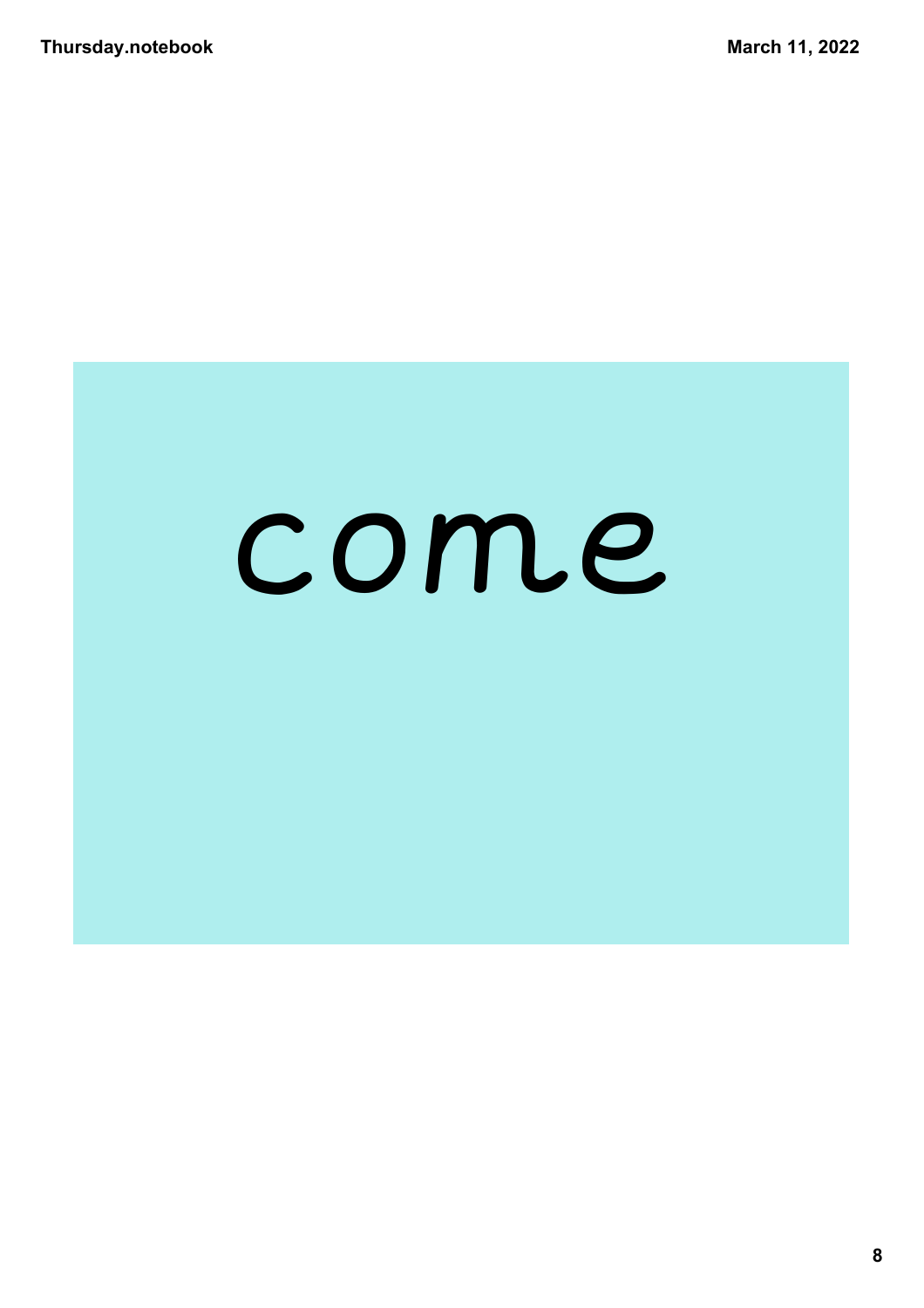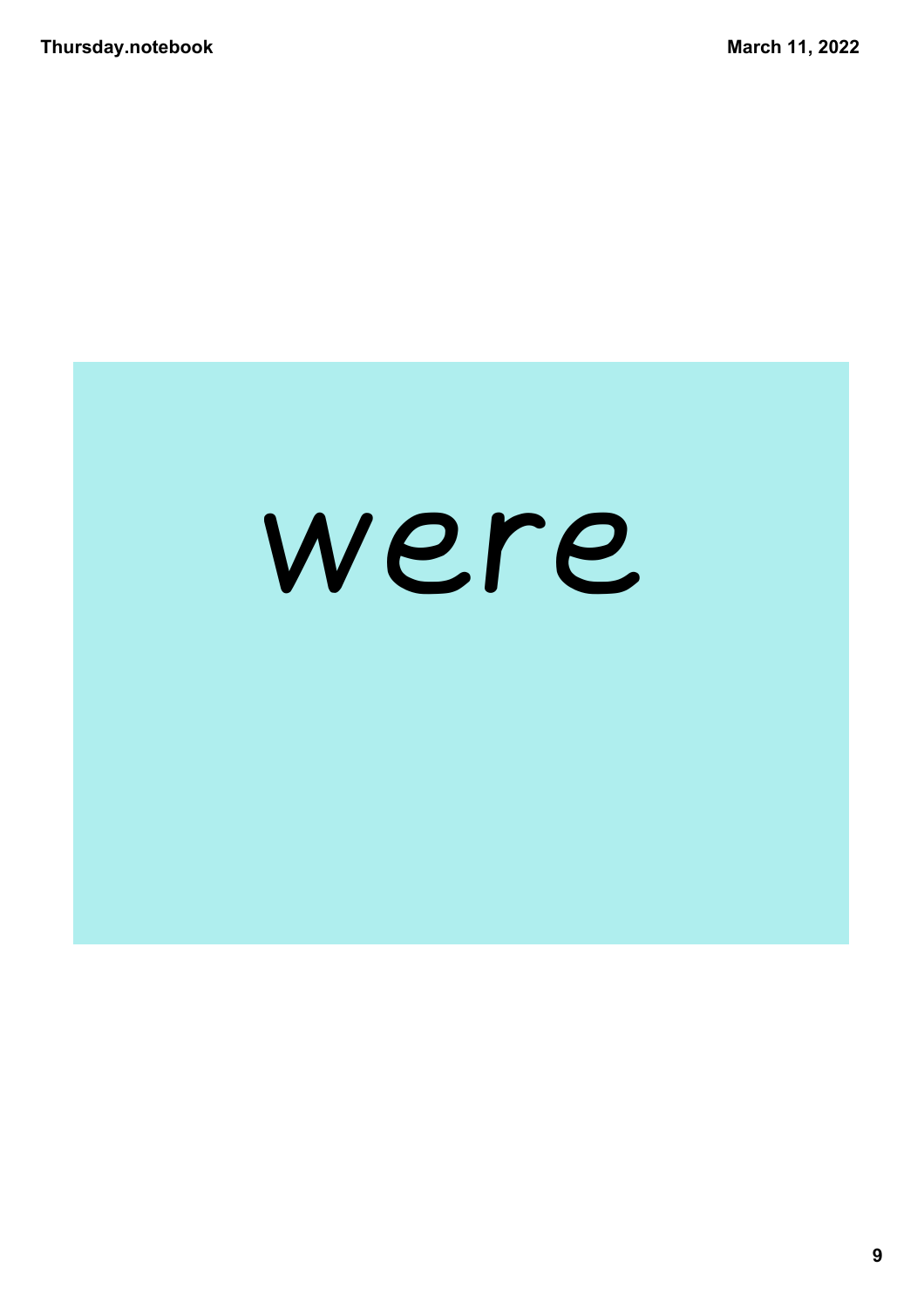### there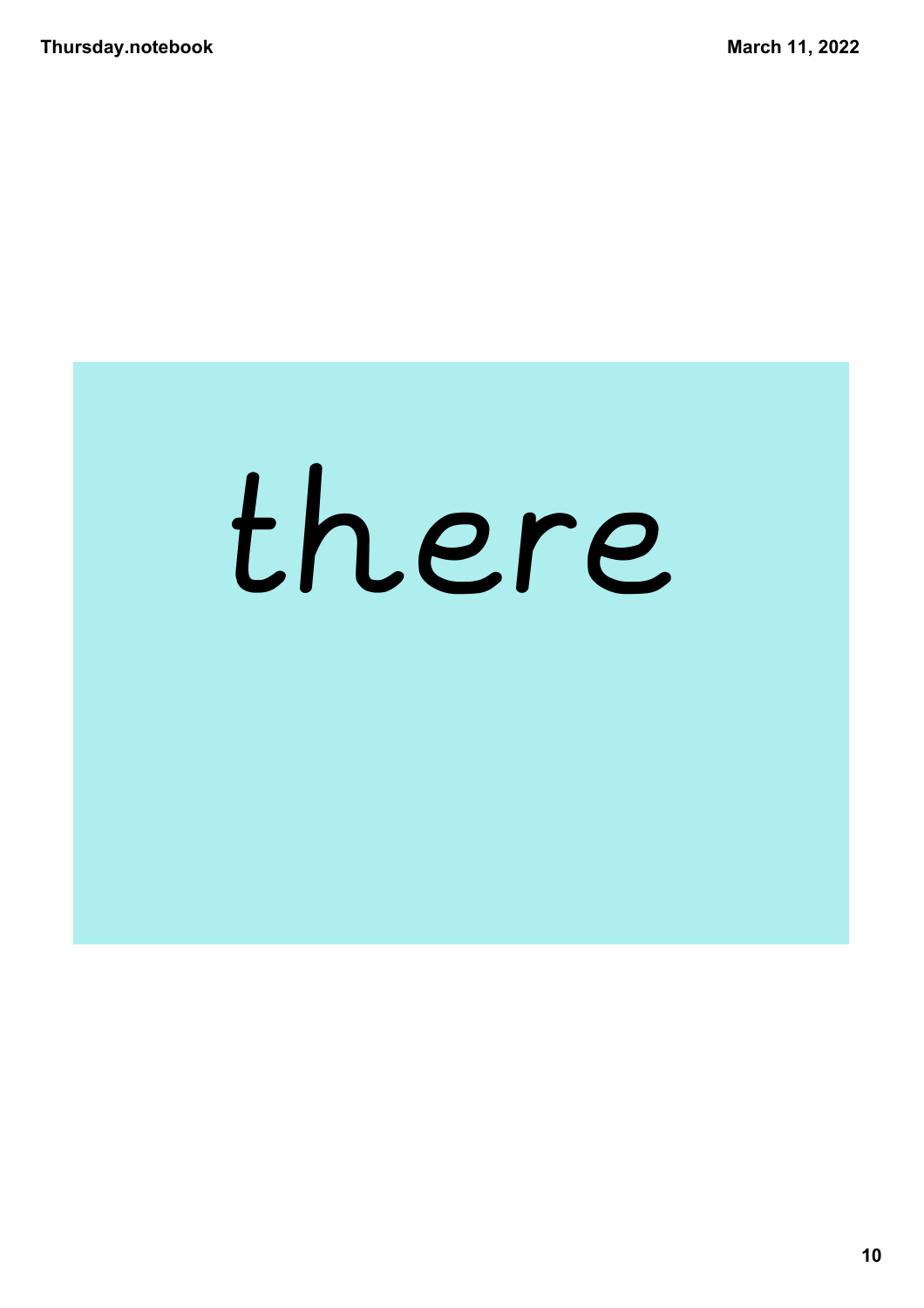### Little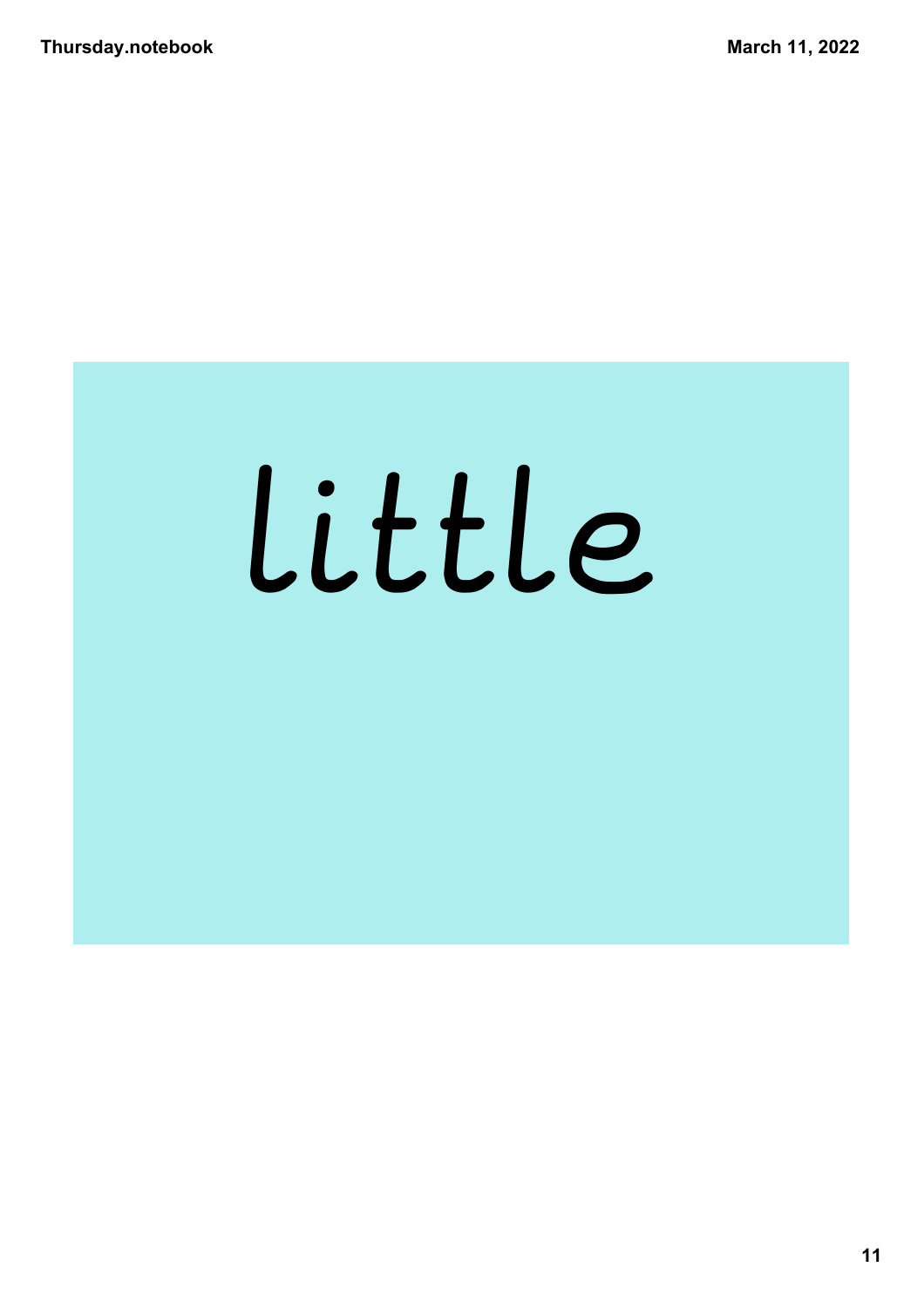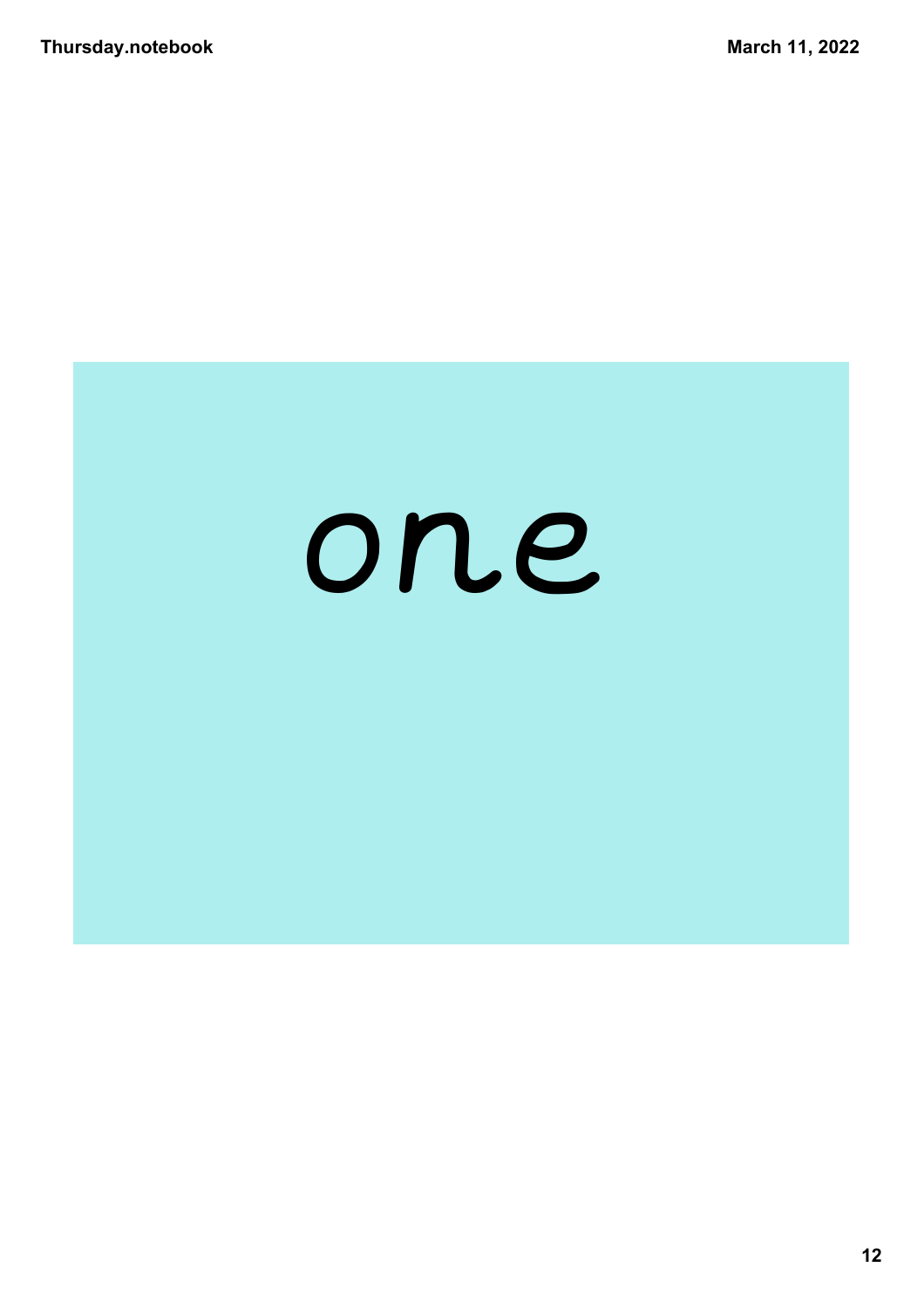## they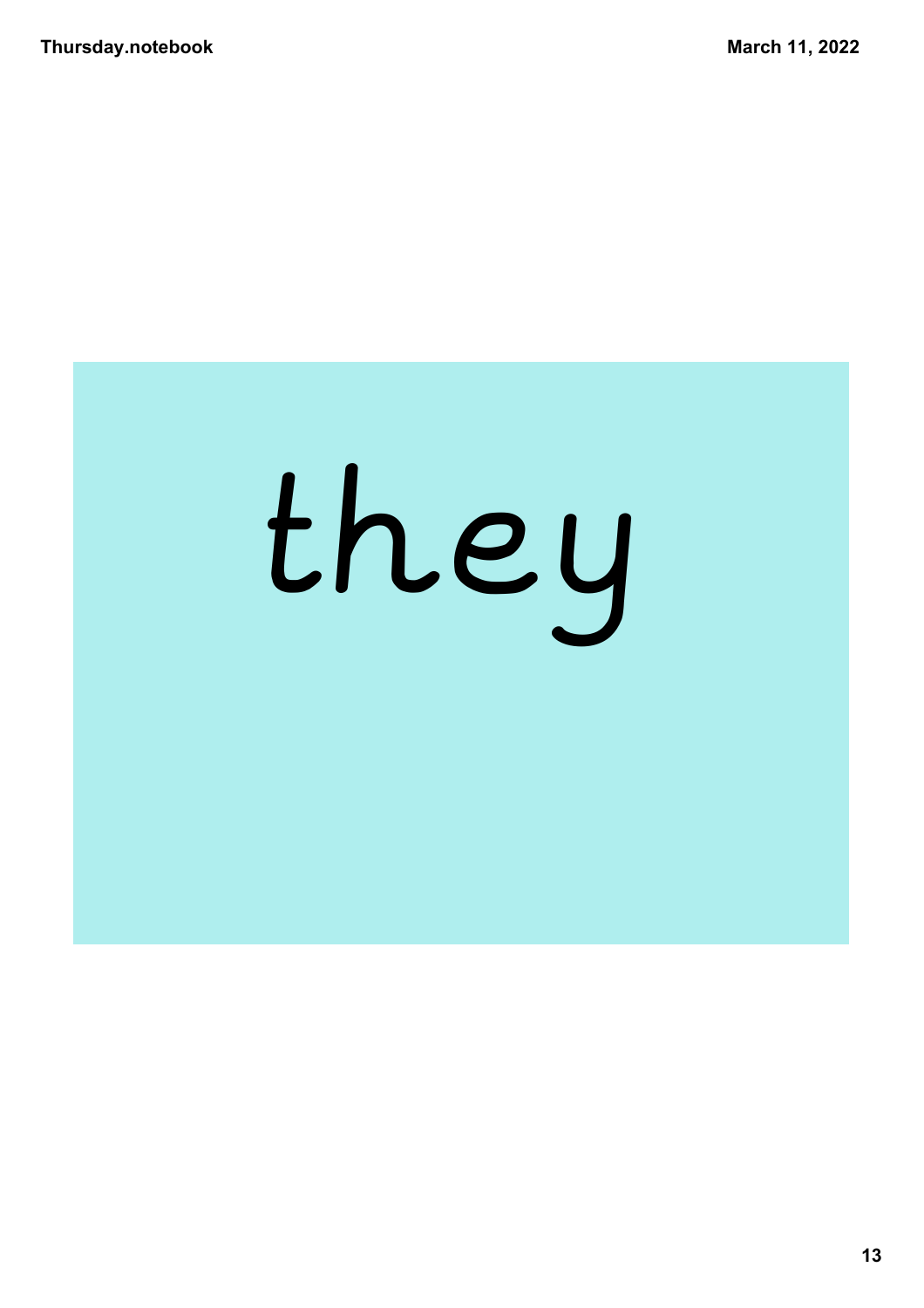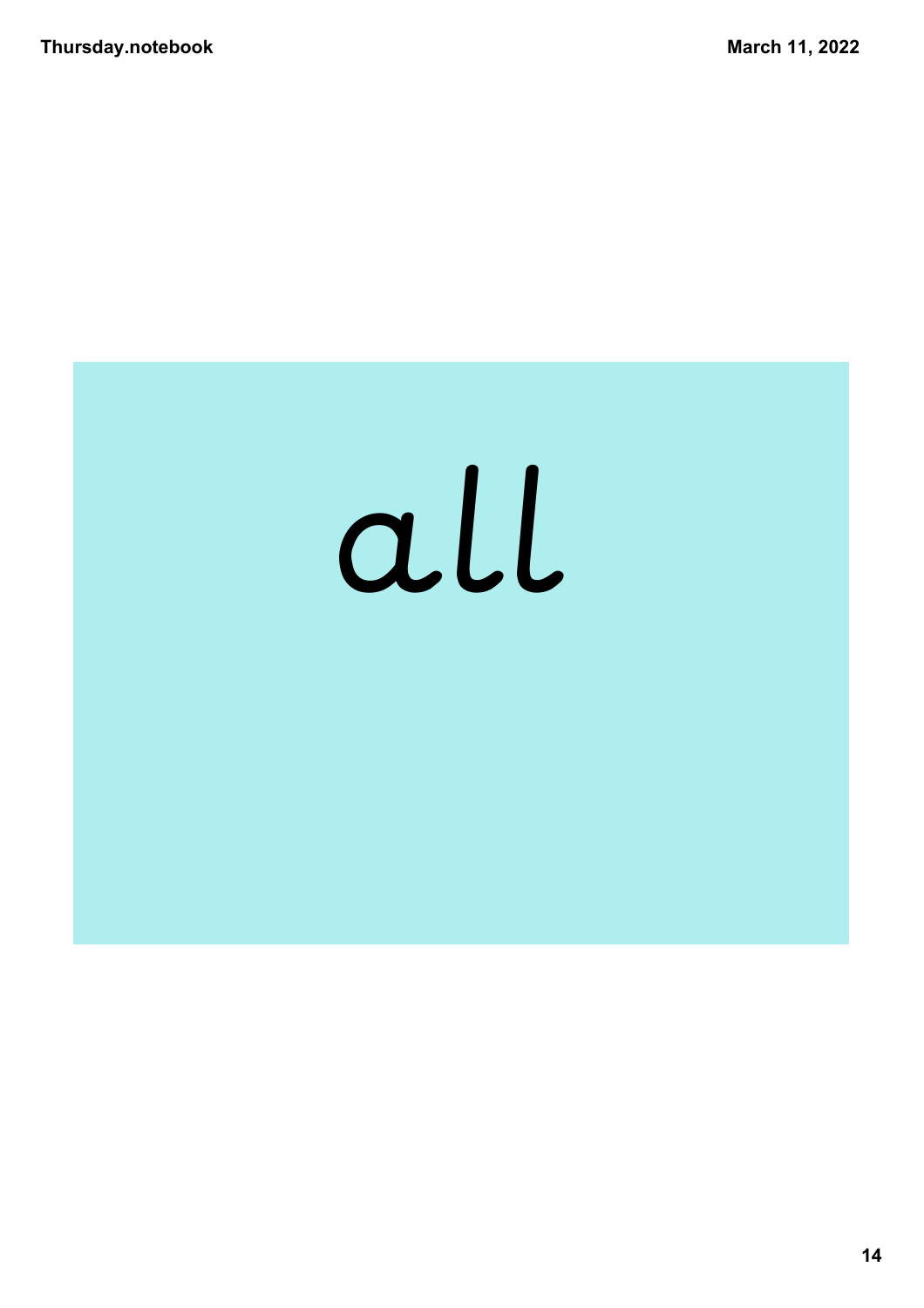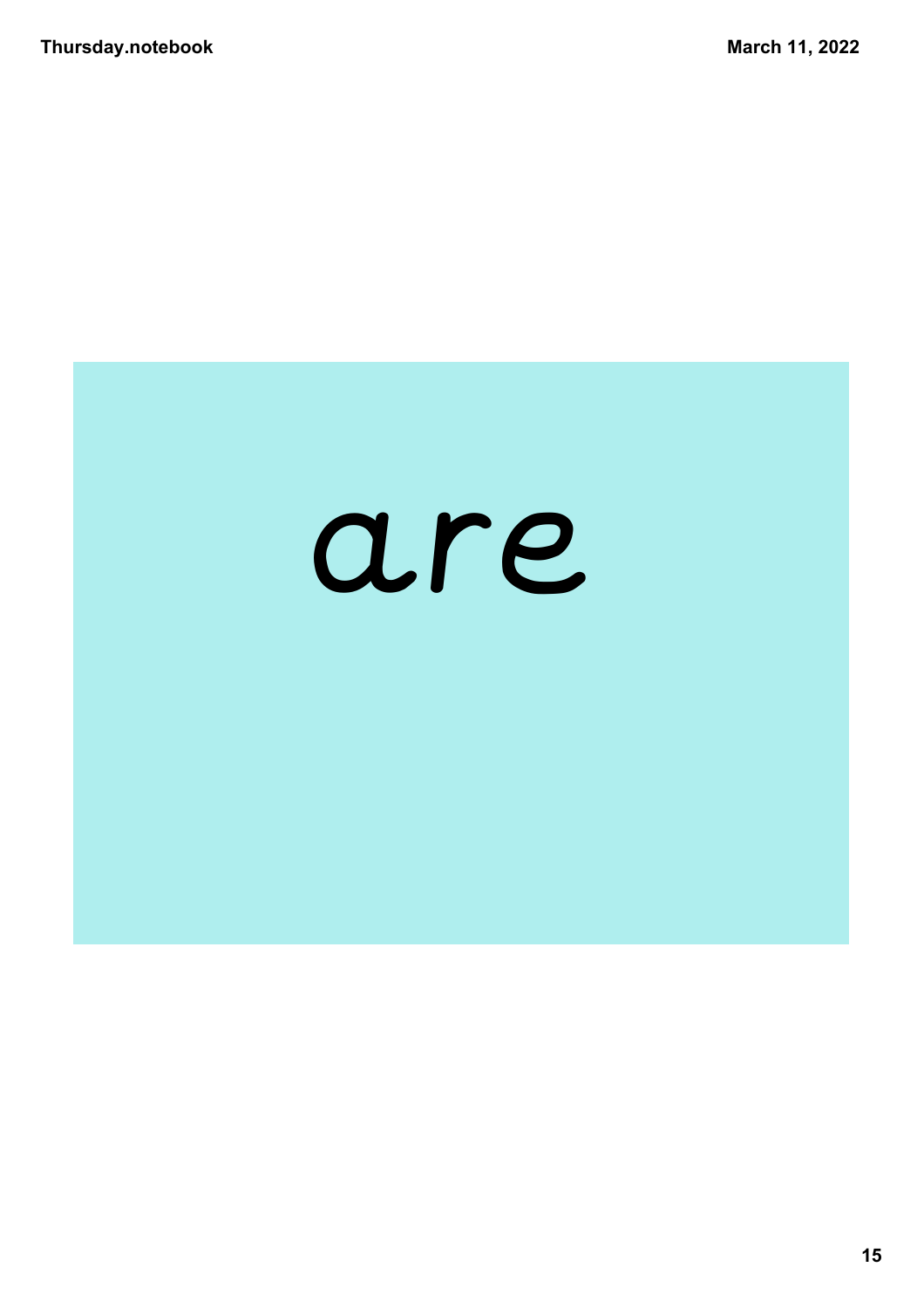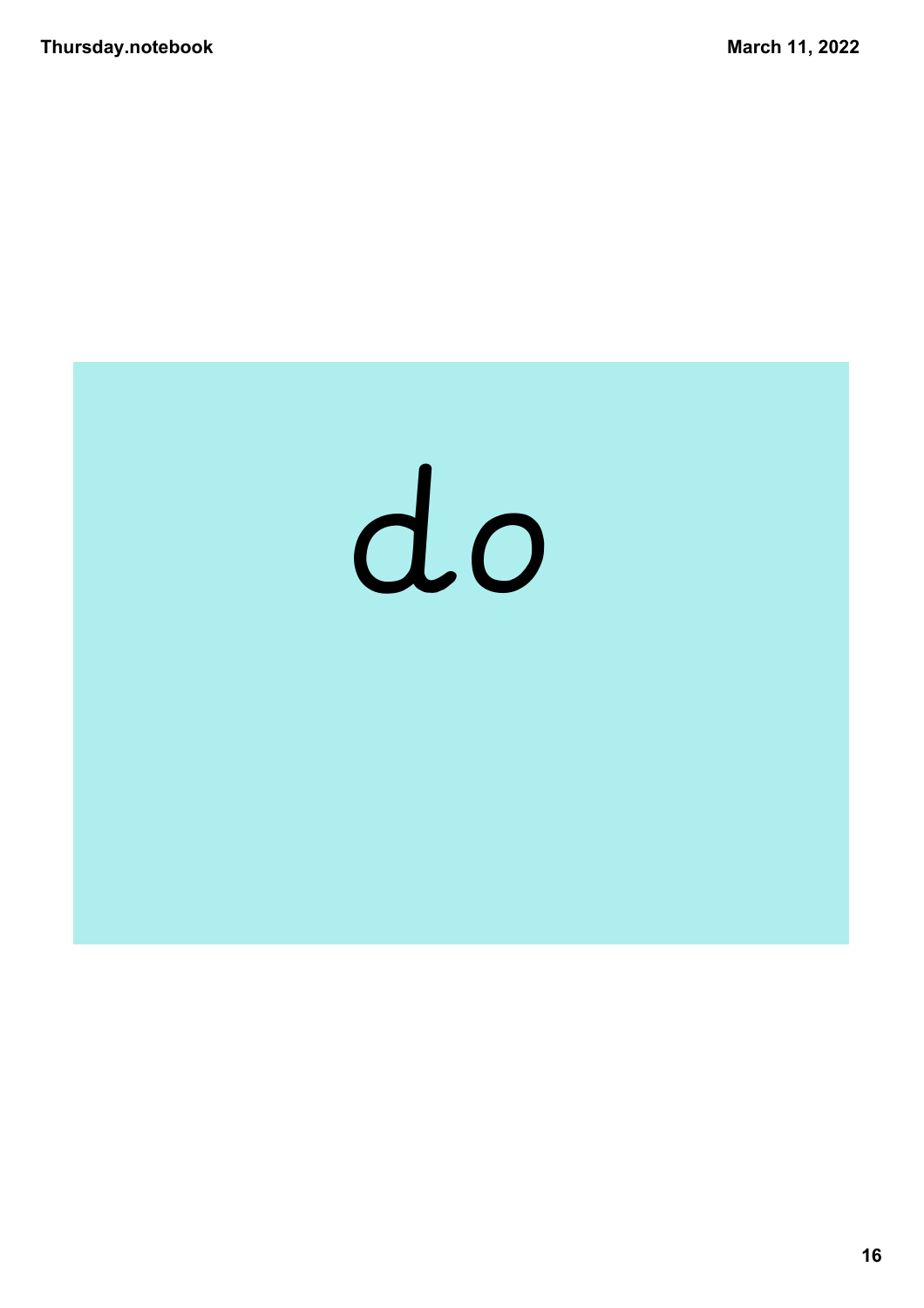### when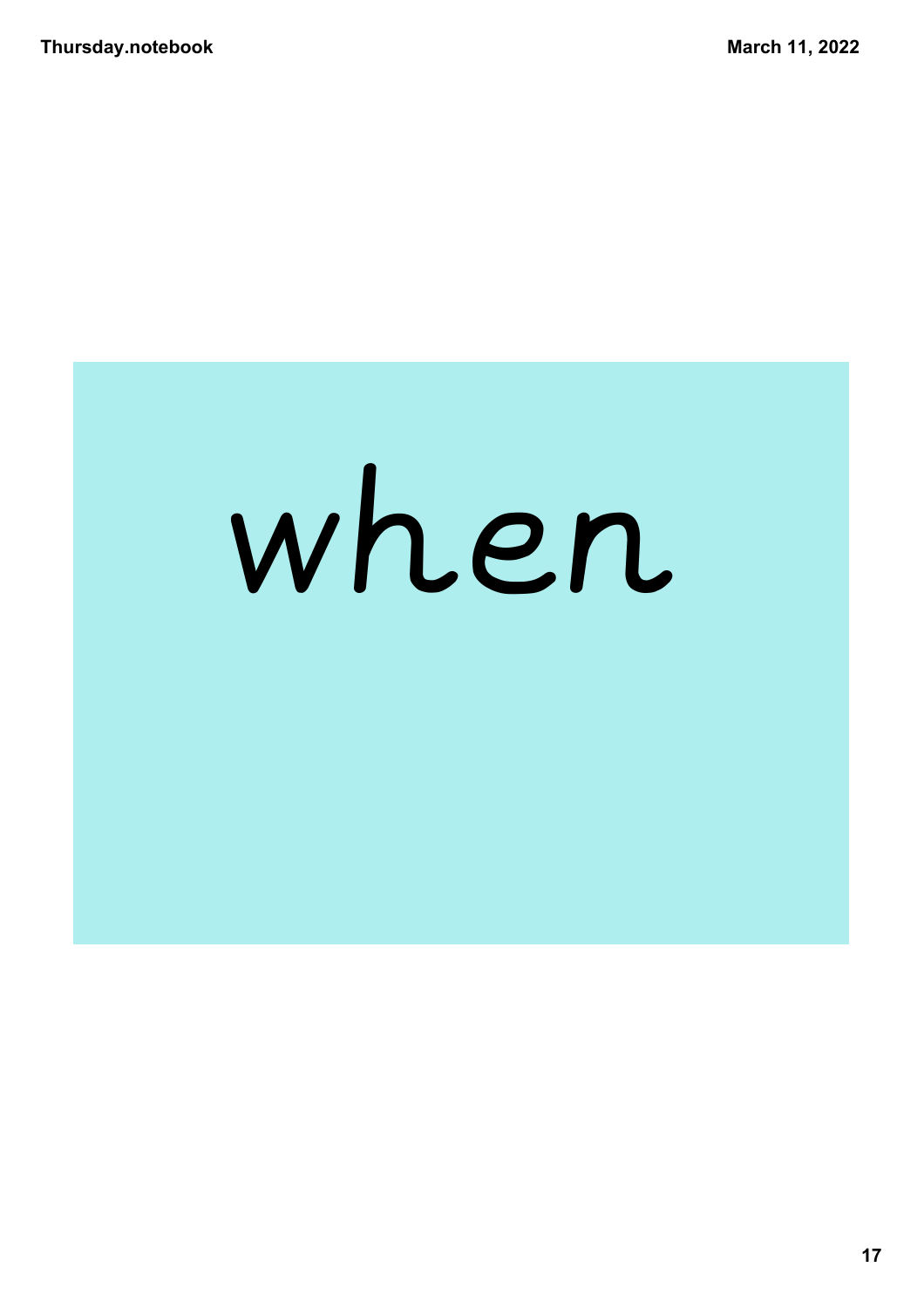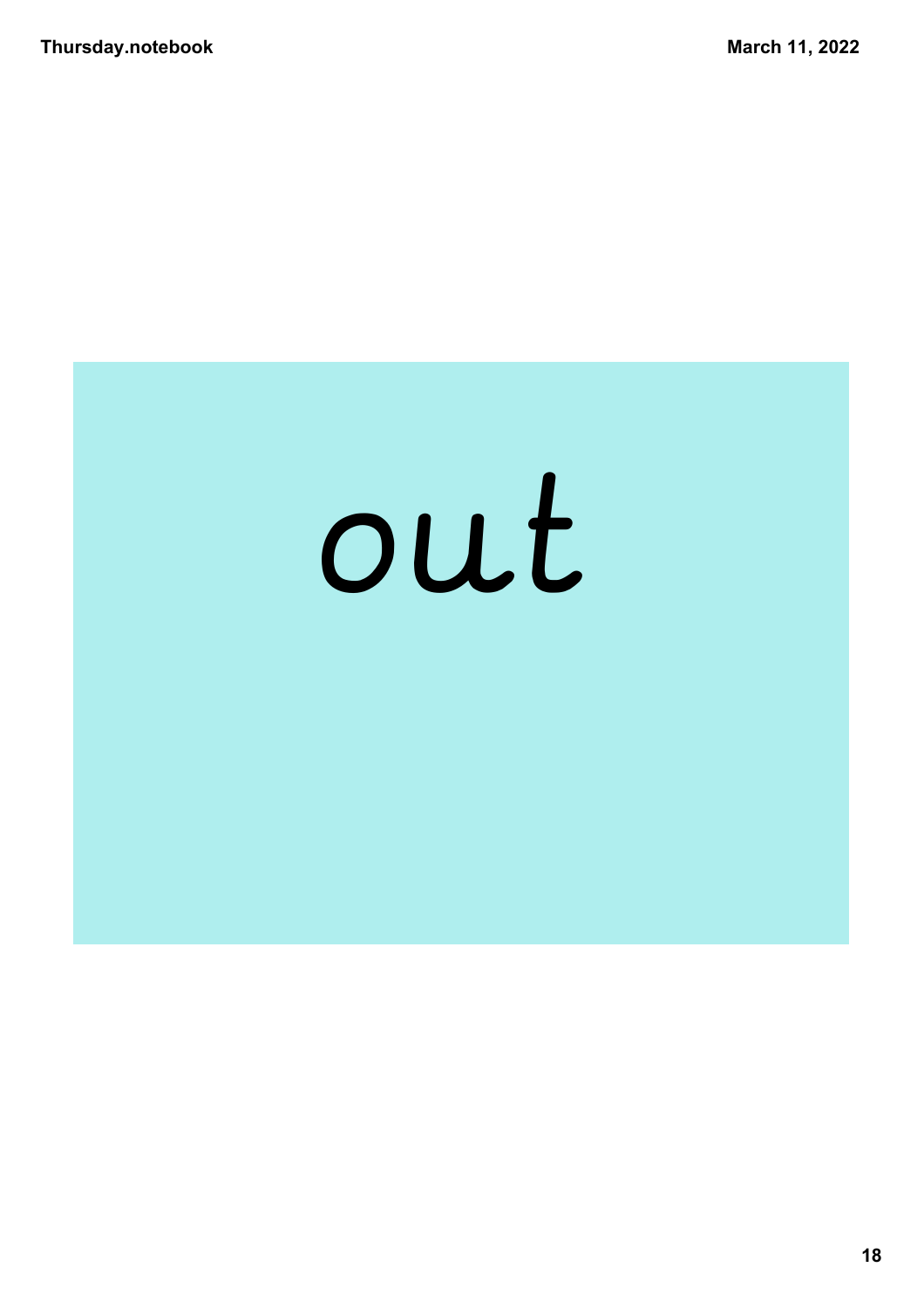### what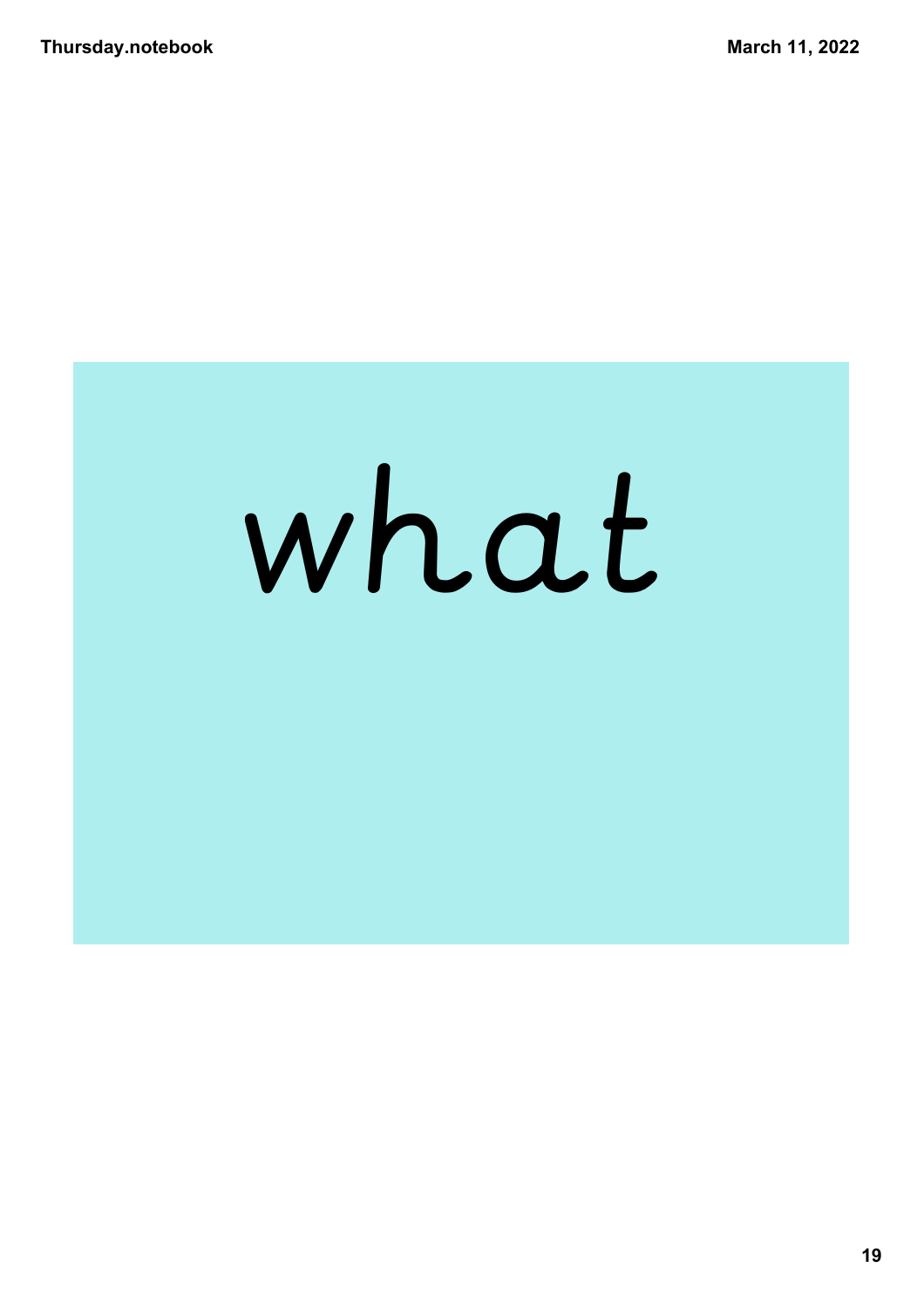#### Read and write phase 5 graphemes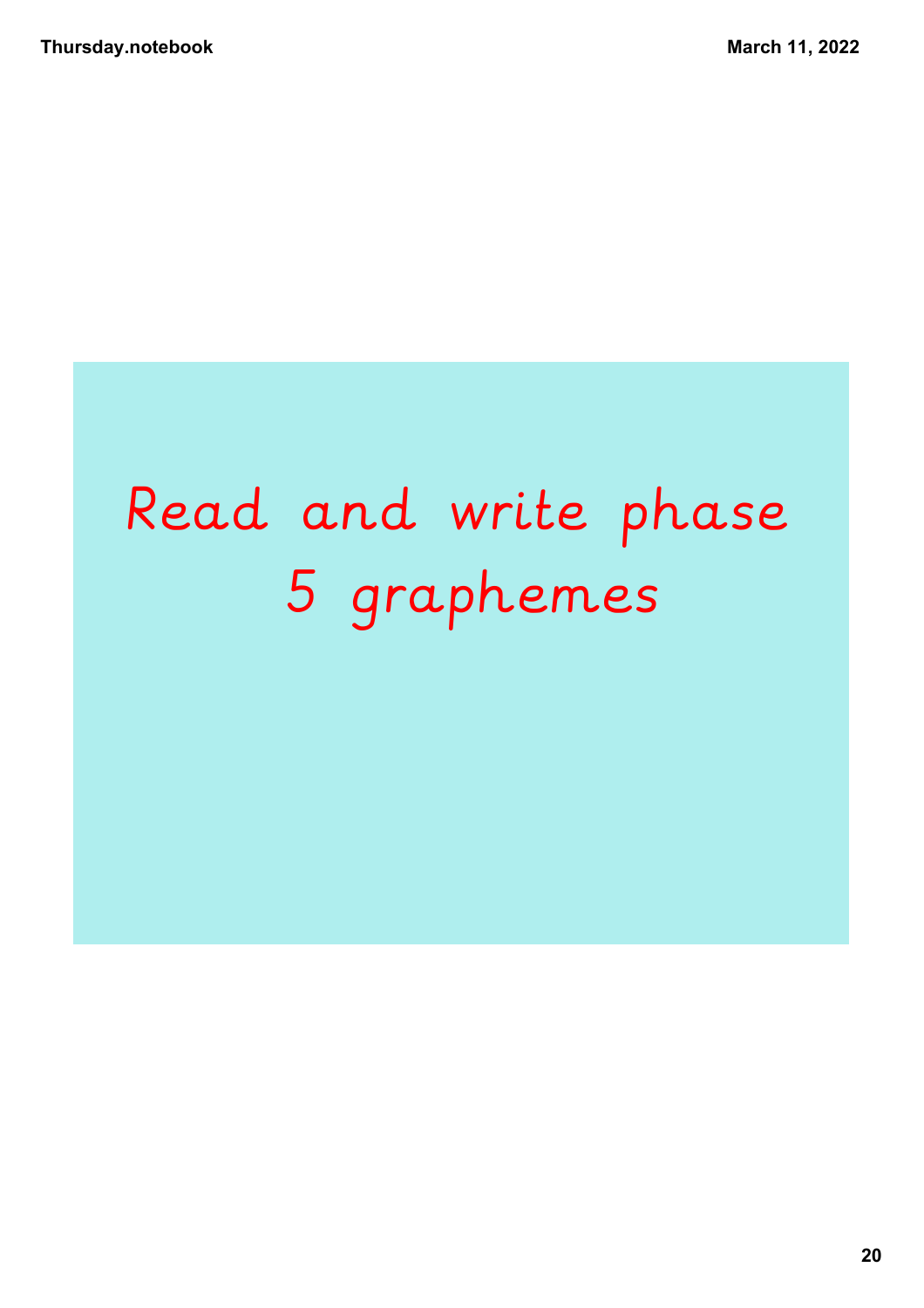#### Write phase 5 words containing todays revisit graphemes.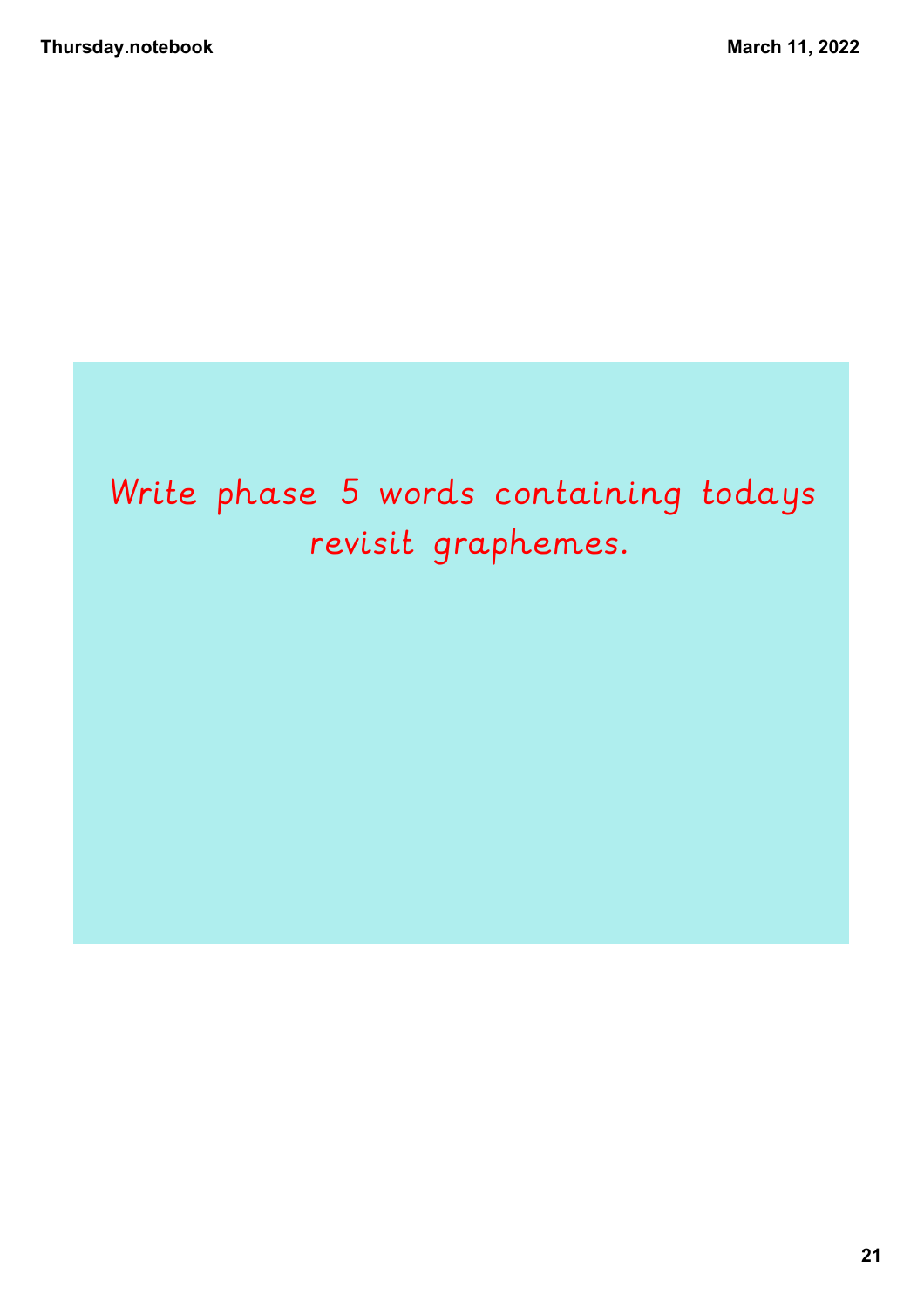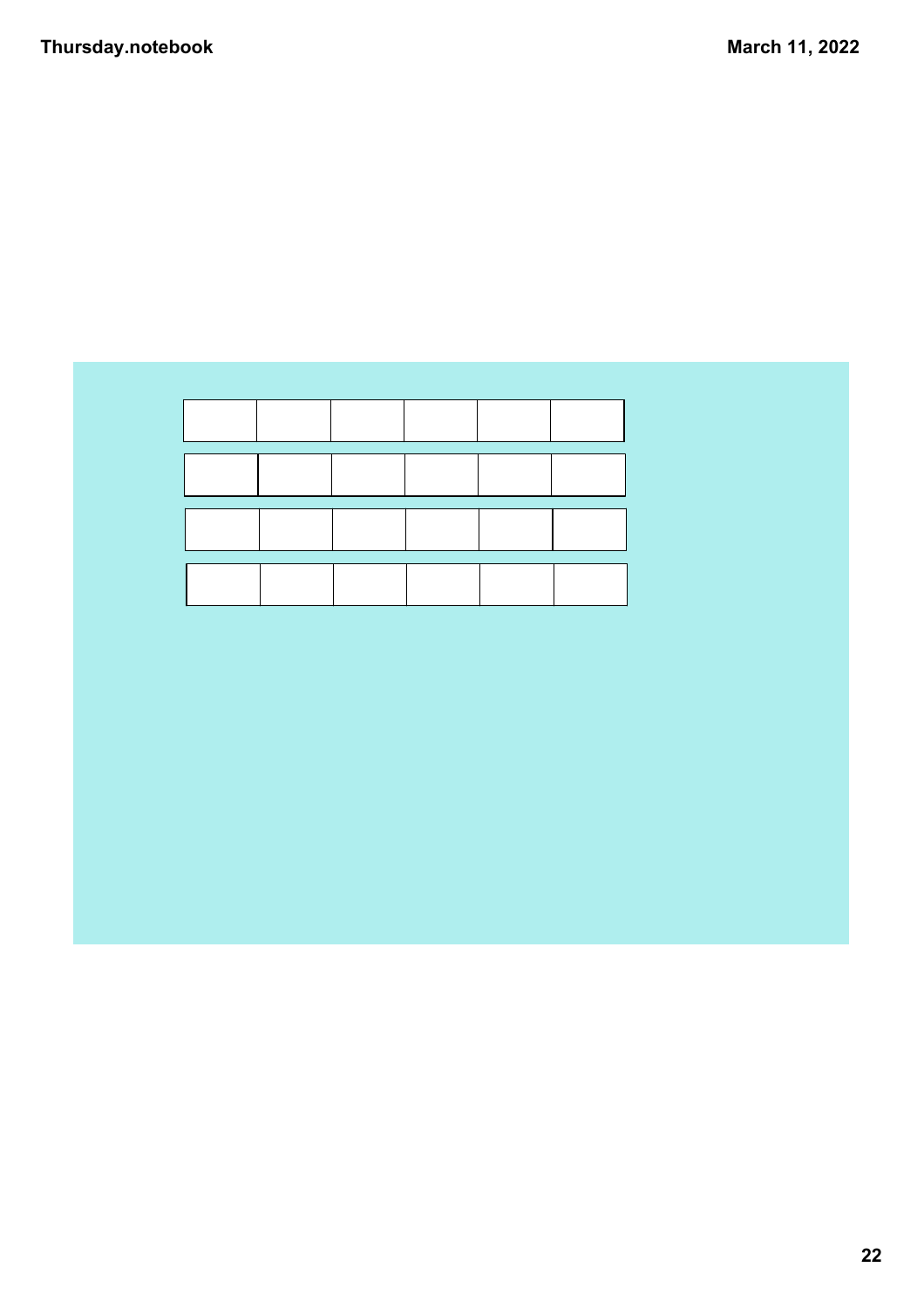#### Read polysyllabic words

**23**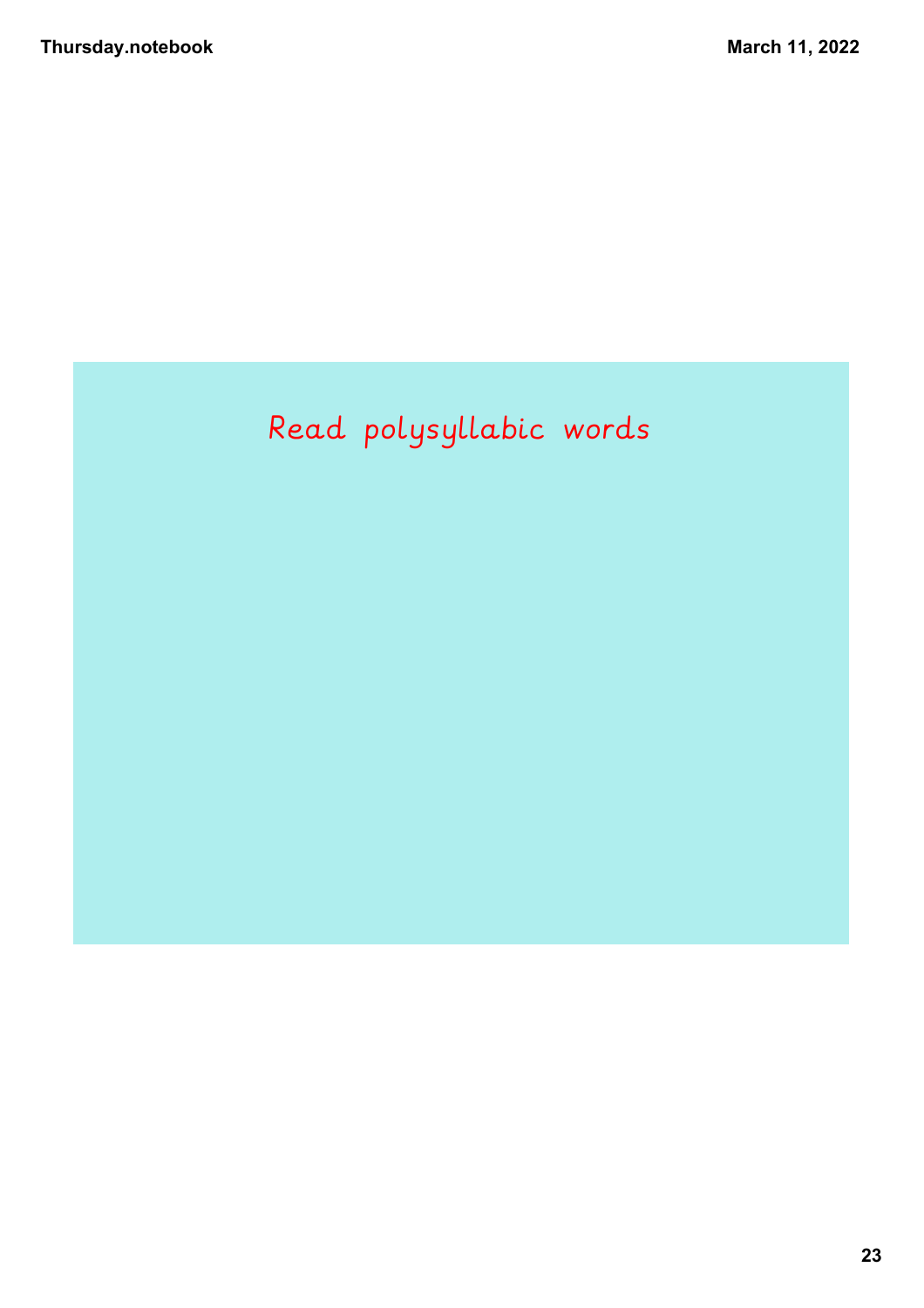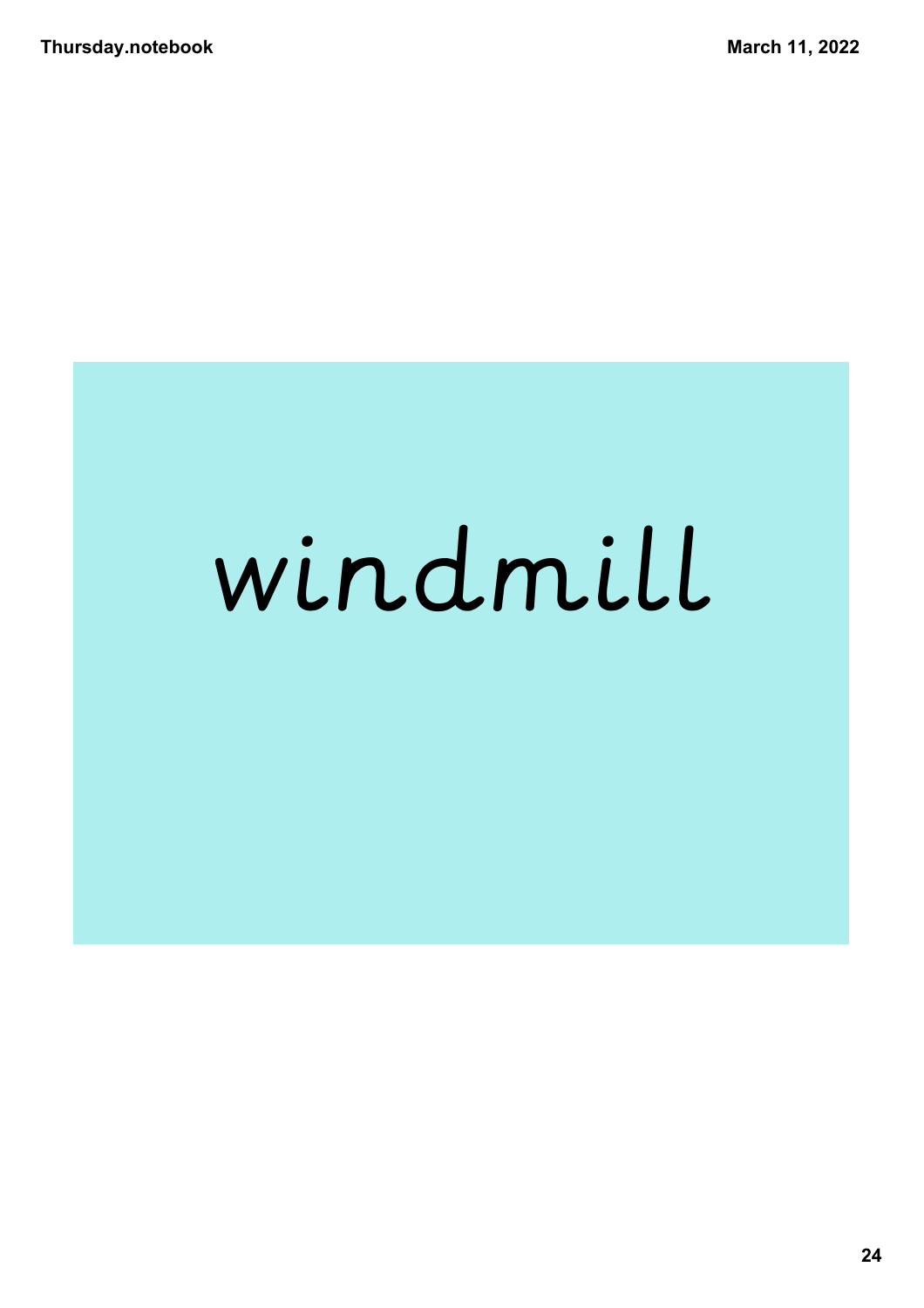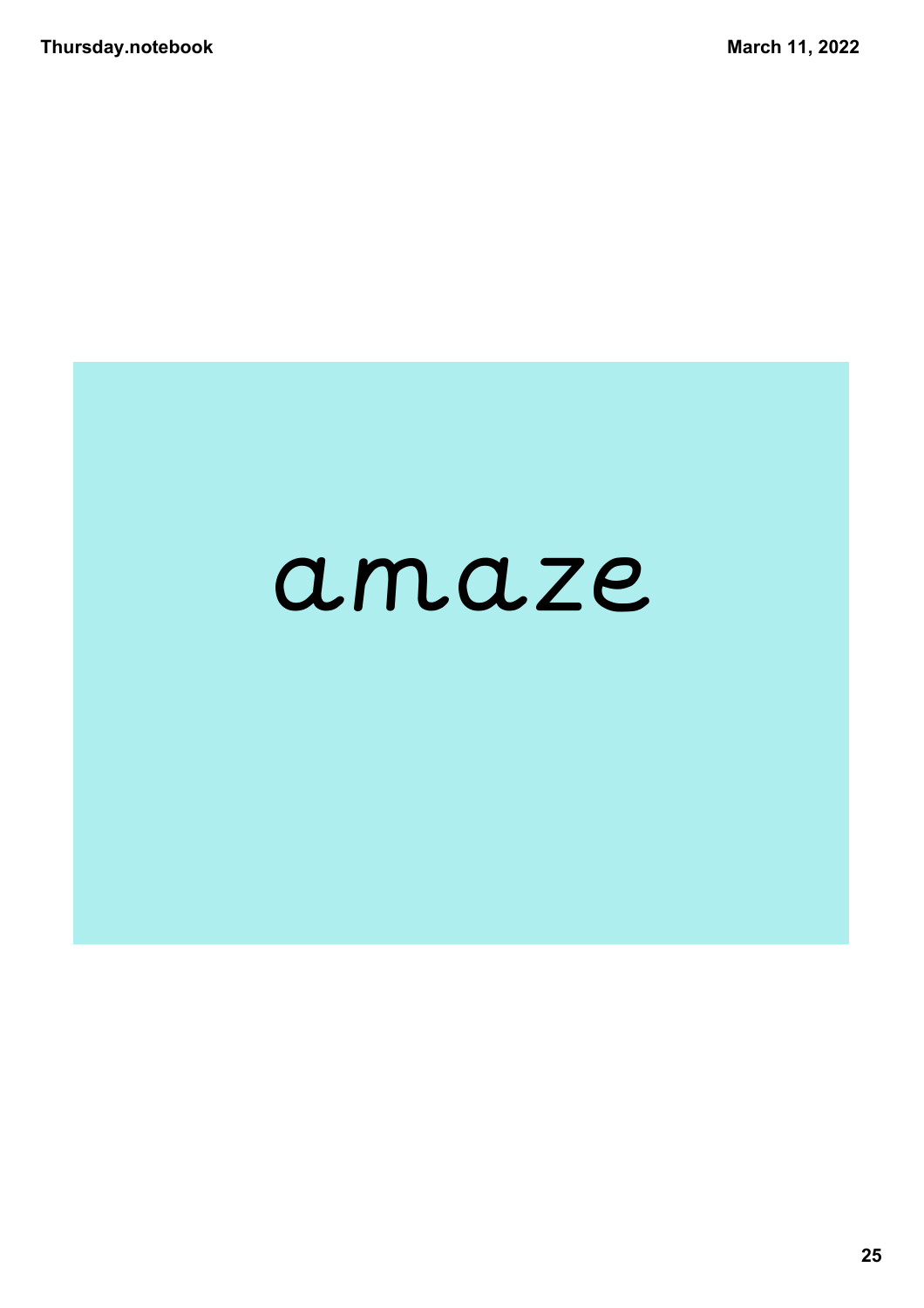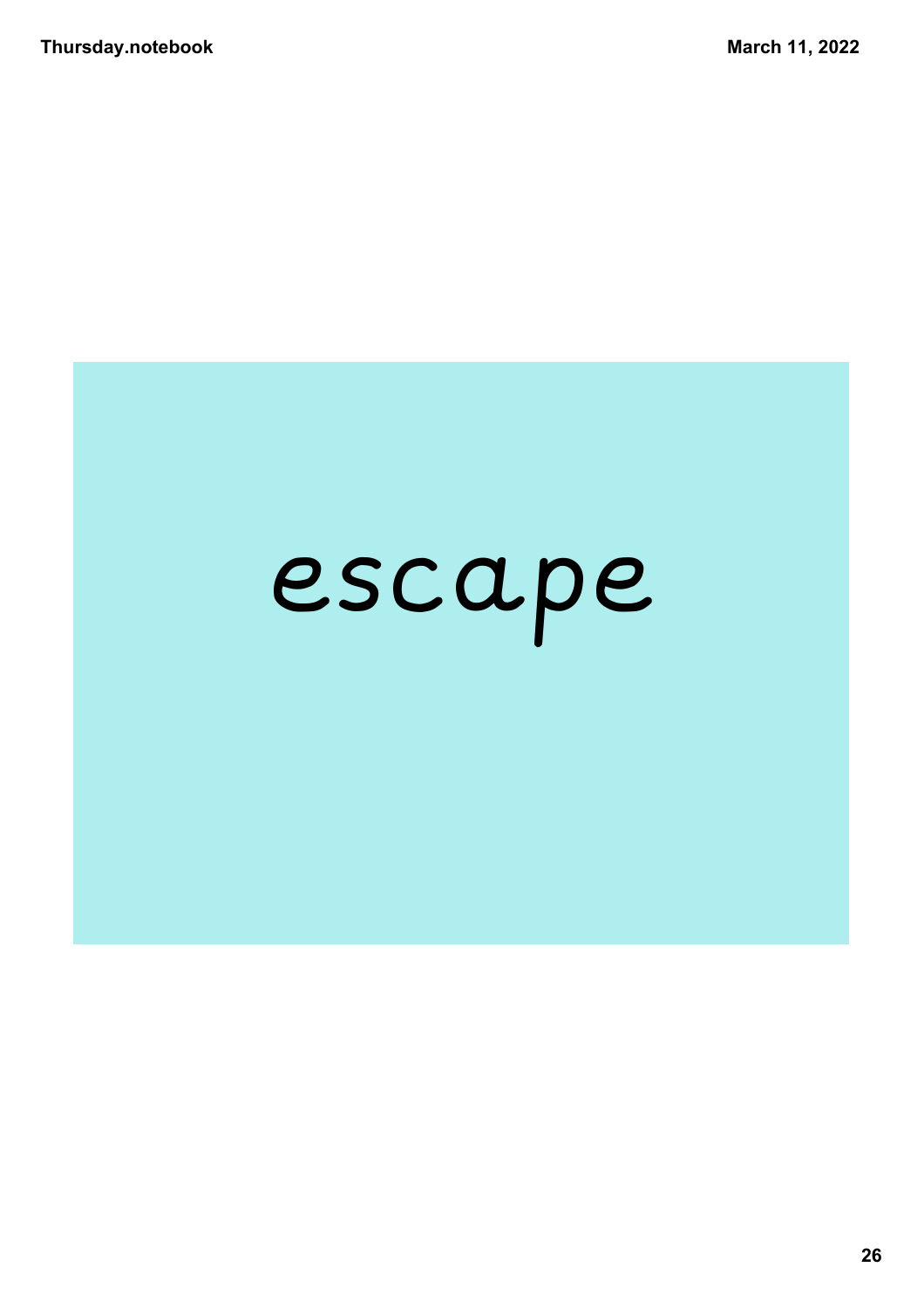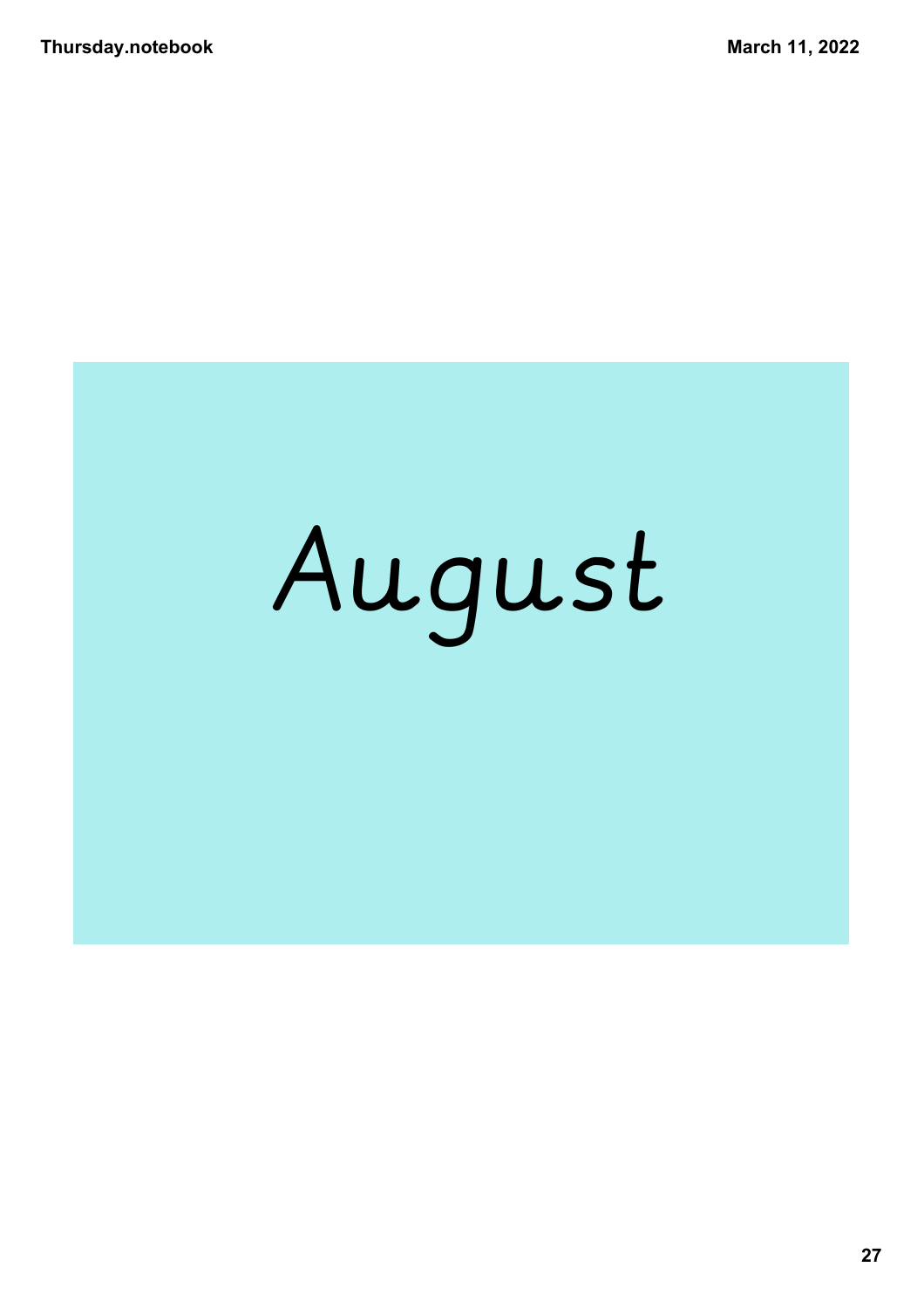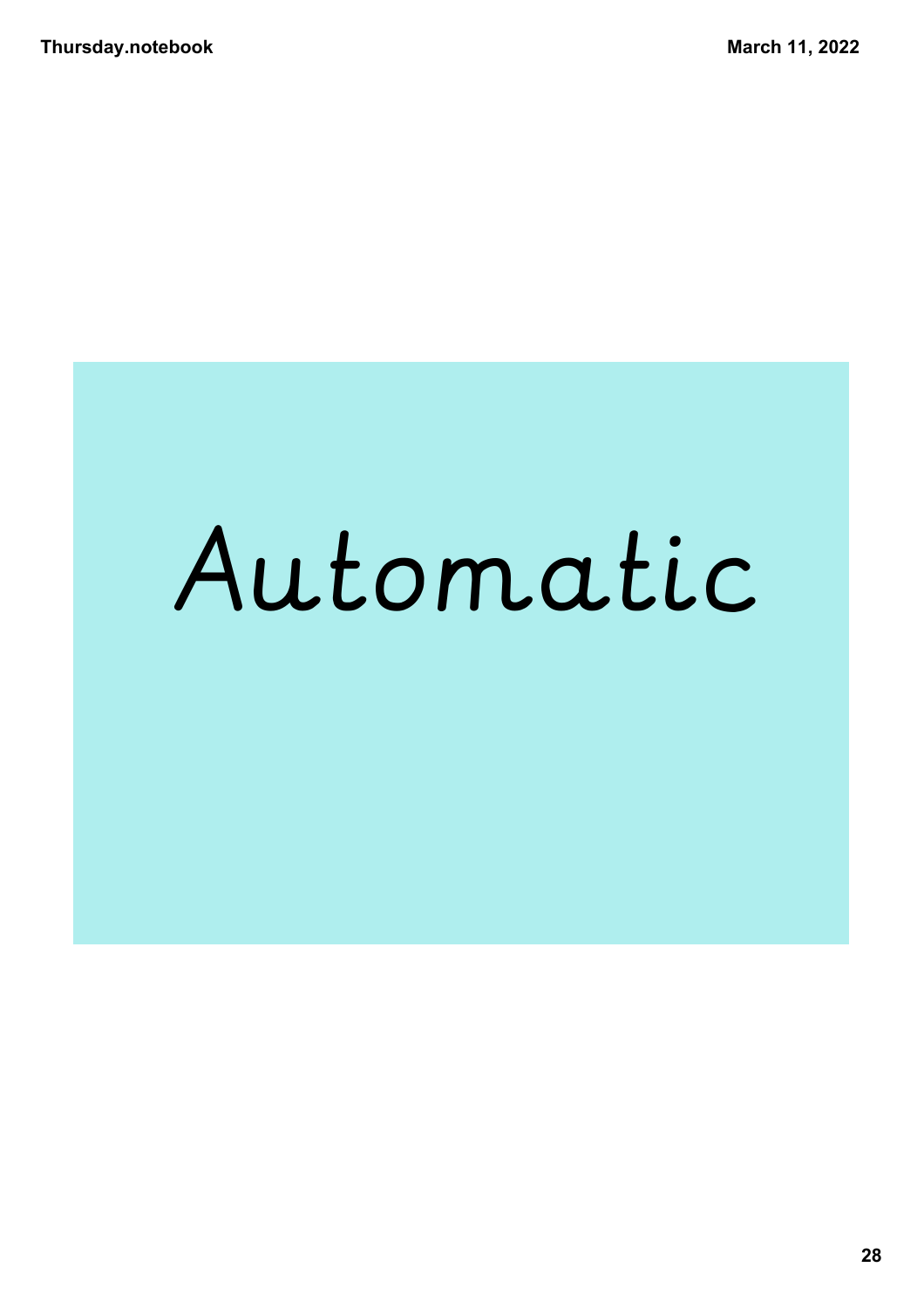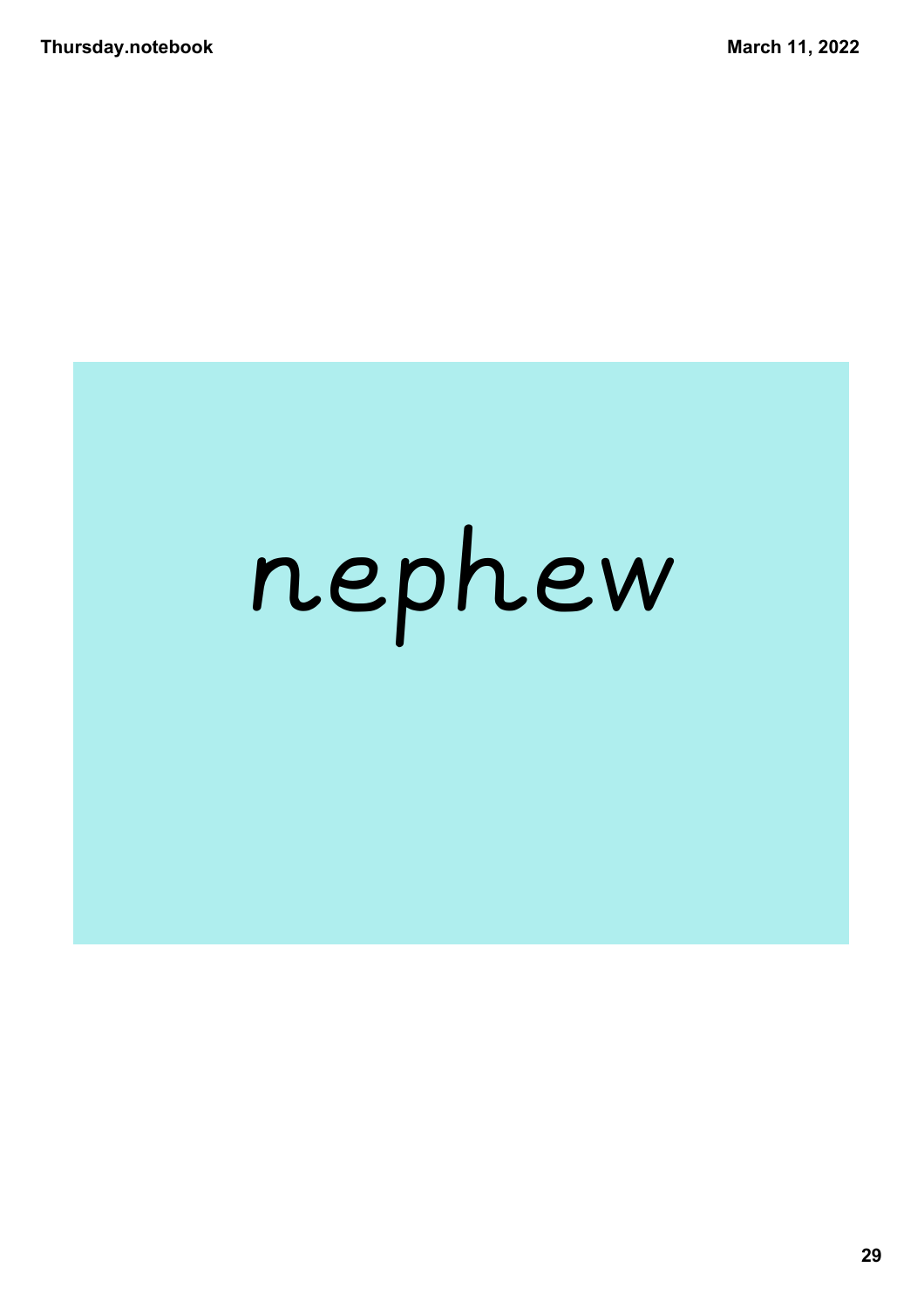# turkey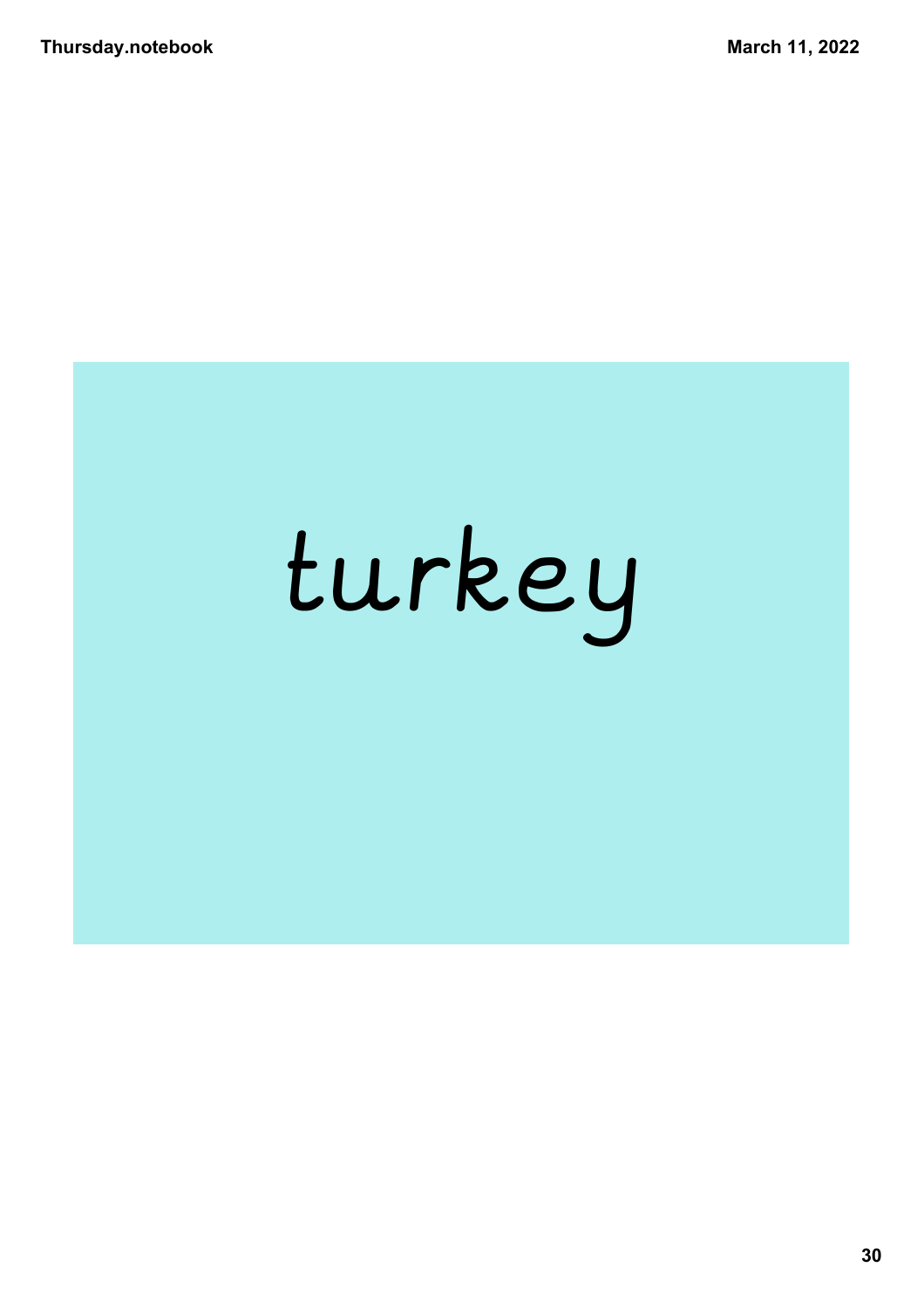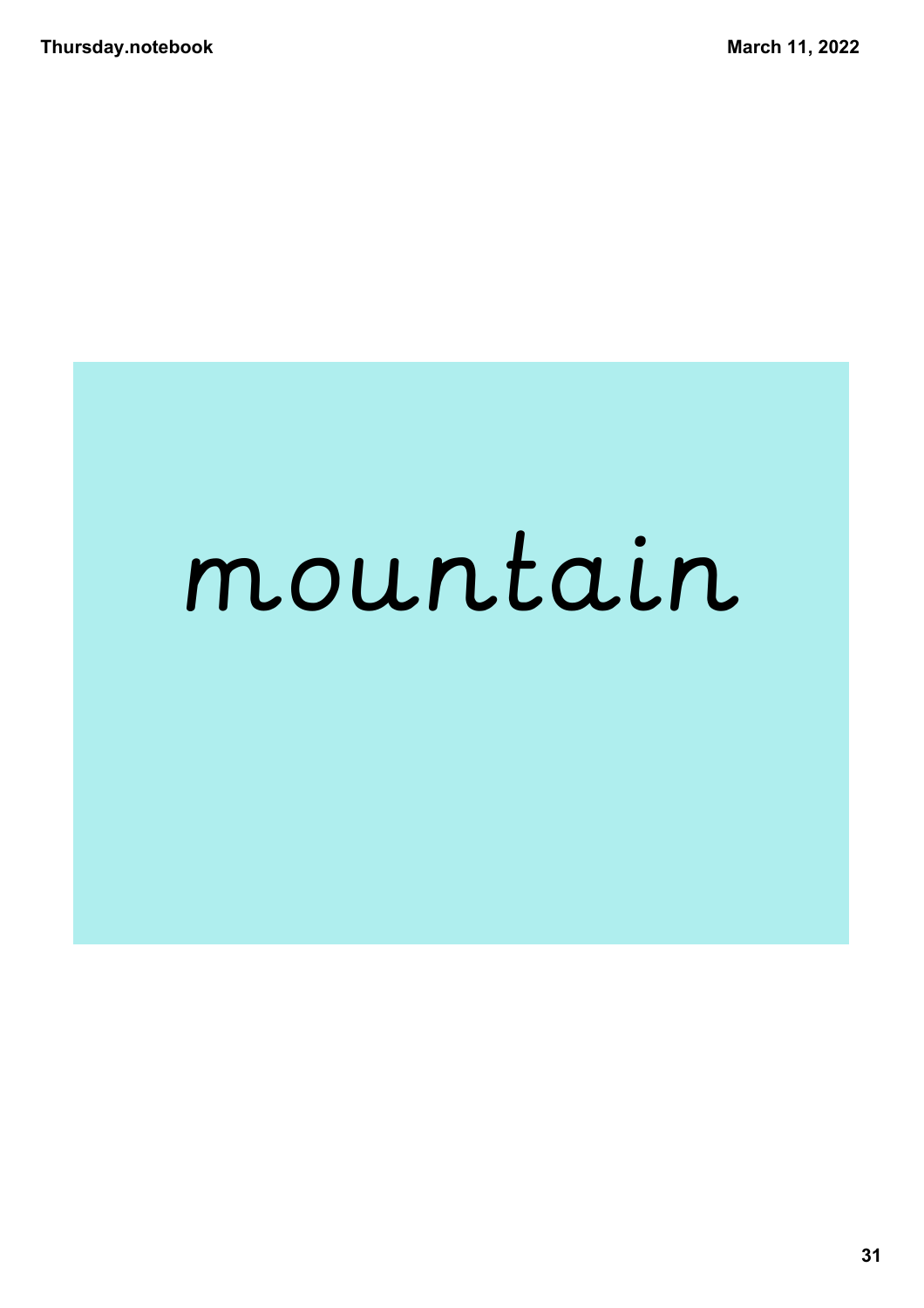#### Teach - Alternative spellings for phonemes.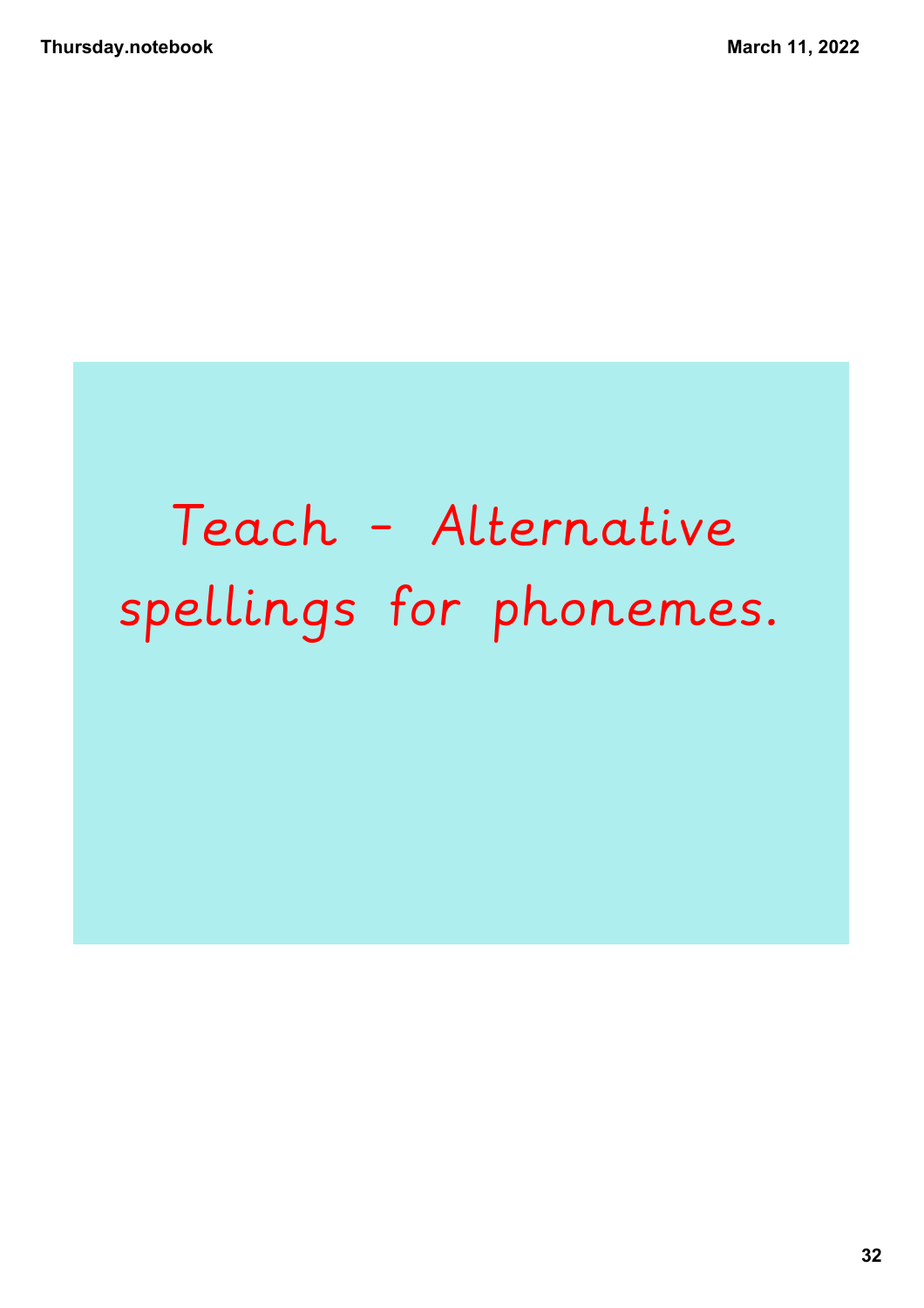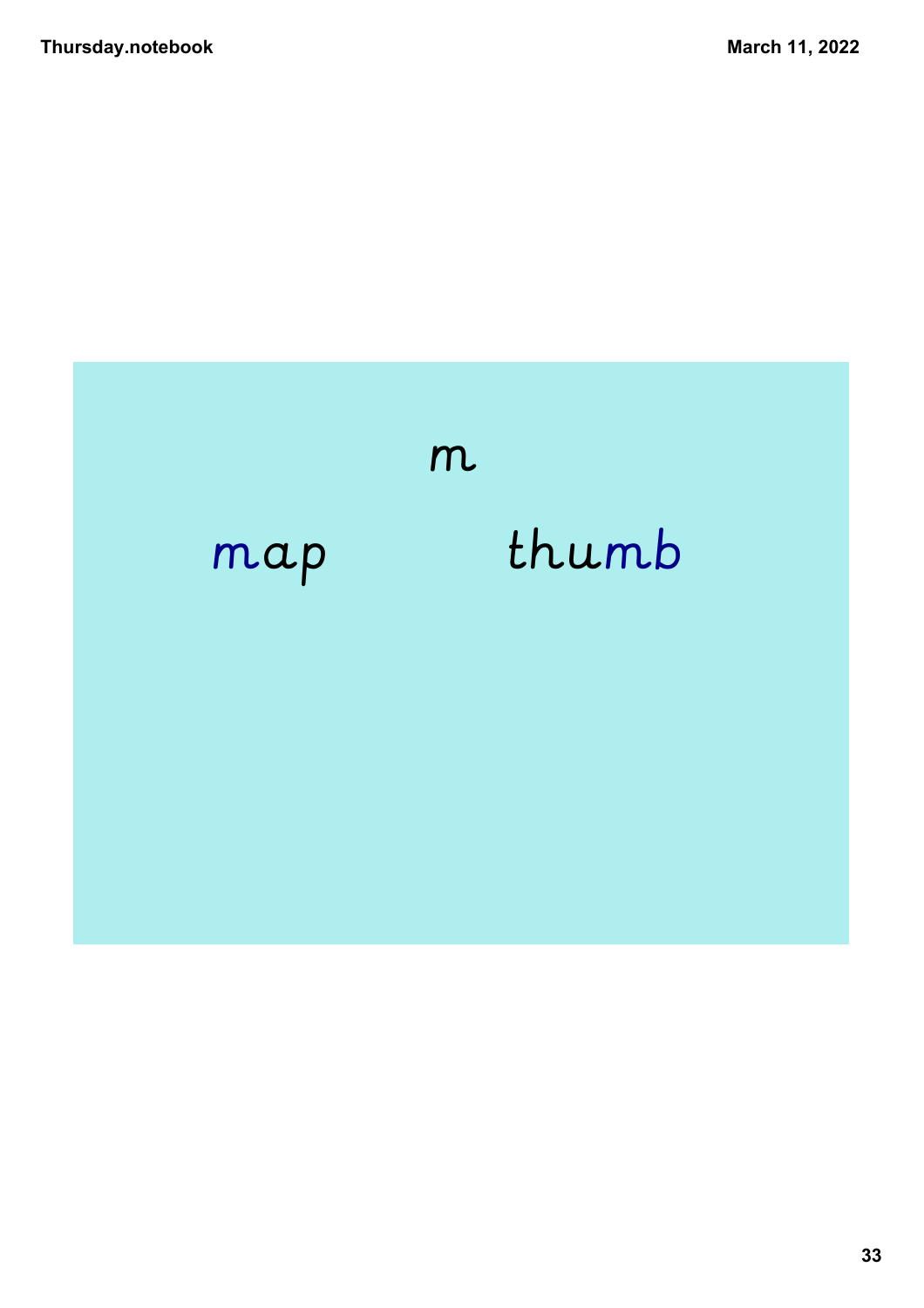#### m mb

I hurt my thumb on the crumbs from my biscuit.